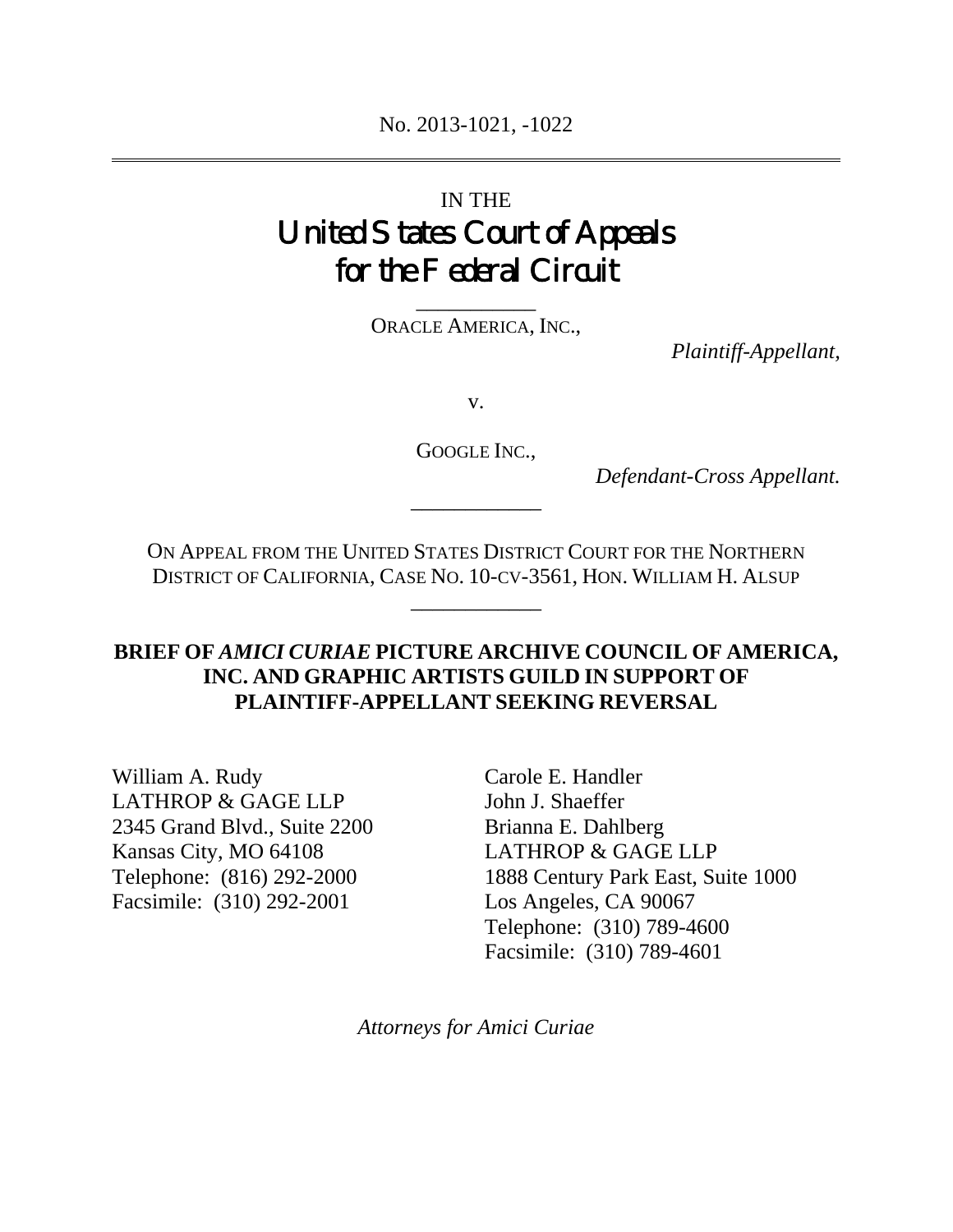### **CERTIFICATE OF INTEREST**

Counsel for *Amici Curiae* certifies the following:

1. We represent the Picture Archive Council of America, Inc. and the Graphic Artists Guild.

2. Those are the real names of the real parties in interest

3. Neither *Amici Curiae* we represent has any parent corporation. No

publicly held company owns ten percent or more of their stock.

4. The following law firm and partners and associates are expected to appear in this court:

LATHROP & GAGE LLP:

William A. Rudy Carole E. Handler Brianna E. Dahlberg

DATED: February 19, 2013 Respectfully submitted,

s/ William A. Rudy William A. Rudy LATHROP & GAGE LLP 2345 Grand Blvd., Suite 2200 Kansas City, MO 64108 Telephone: (816) 292-2000 Facsimile: (310) 292-2001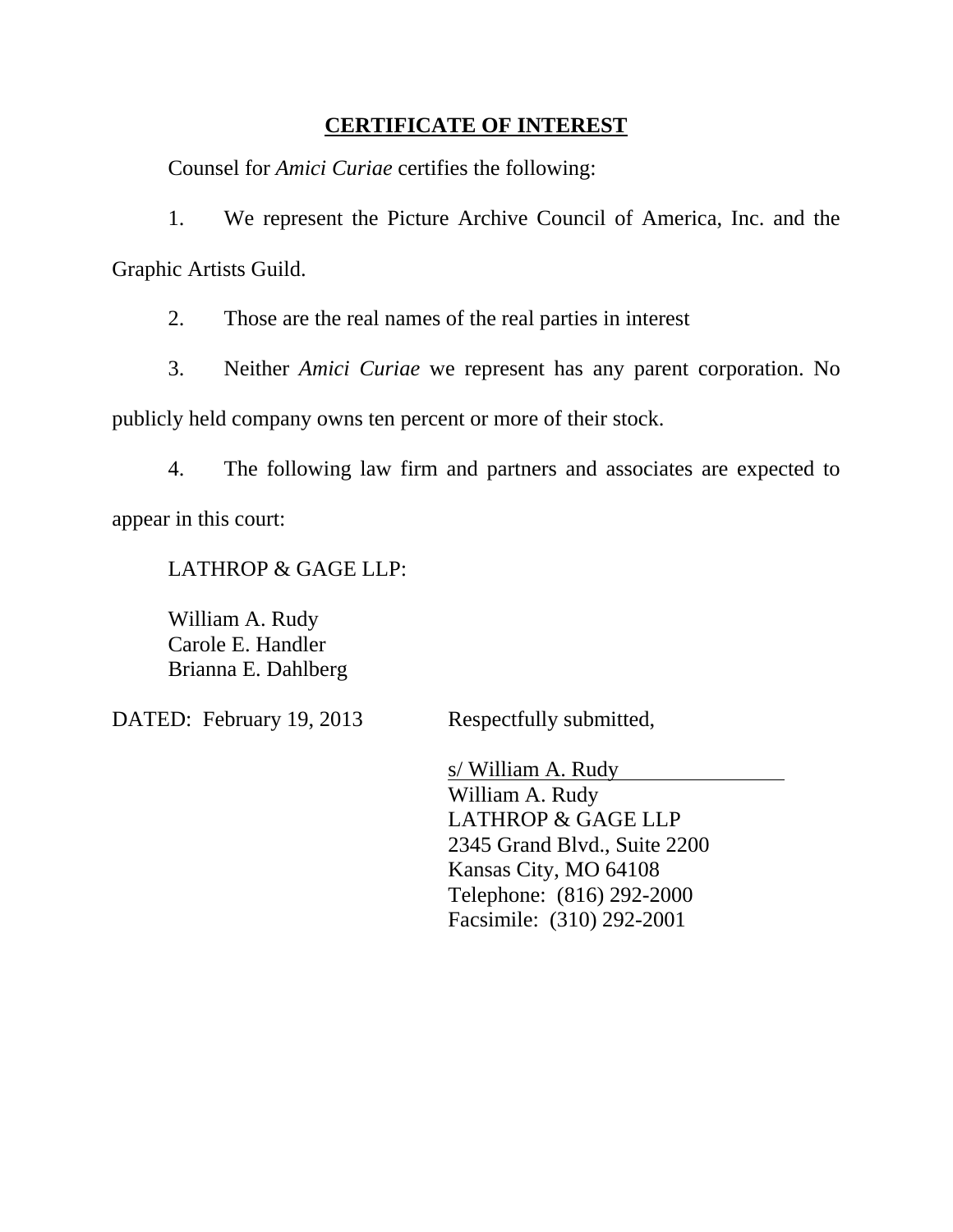## **TABLE OF CONTENTS**

| STATEMENT OF THE IDENTITY AND INTERESTS OF AMICI CURIAE1                     |
|------------------------------------------------------------------------------|
|                                                                              |
|                                                                              |
| $\mathbf{I}$ .                                                               |
| A. The First Fair Use Factor, Purpose and Character of the Use, Supports     |
|                                                                              |
|                                                                              |
|                                                                              |
| 3. There Exist No Countervailing Considerations of                           |
|                                                                              |
| B. The Second Fair Use Factor, Nature of the Copyrighted Work, Supports      |
|                                                                              |
| C. The Third Fair Use Factor, Amount and Substantiality of the Use, Supports |
|                                                                              |
| D. The Fourth Fair Use Factor, Effect On The Market, Supports Oracle23       |
| II.                                                                          |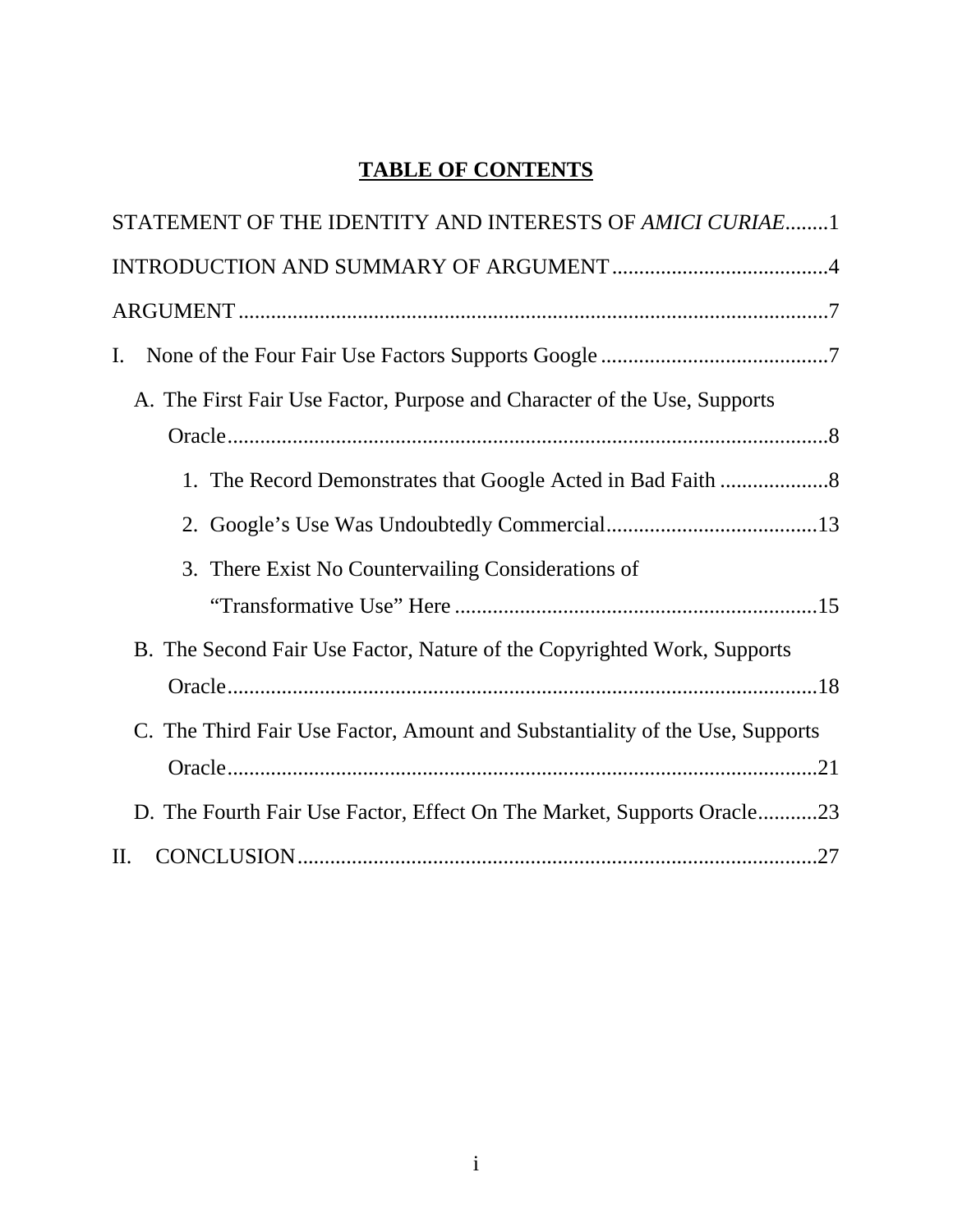## **TABLE OF AUTHORITIES**

## **Cases**

| Bucklew v. Hawkins, Ash, Baptie & Co., LLP,                                    |
|--------------------------------------------------------------------------------|
| Burrow-Giles Lithographic Co. v. Sarony,                                       |
| Campbell v. Acuff-Rose Music, Inc.,                                            |
| Castle Rock Entertainment v. Carol Publishing Group,                           |
| CDN Inc. v. Kapes,                                                             |
| Dr. Seuss Enterps. v. Penguin Books USA Inc.,                                  |
| Fairey v. Associated Press,                                                    |
| Feist Publications, Inc. v. Rural Telephone Services, Co.,                     |
| Gaylord v. United States,                                                      |
| Harper & Row Publishers, Inc. v. Nation Enterprises,                           |
| Iowa State University Research Foundation, Inc. v. American Broadcasting Cos., |
| Key Publ'ns, Inc. v. Chinatown Today Publ'g Enters.,                           |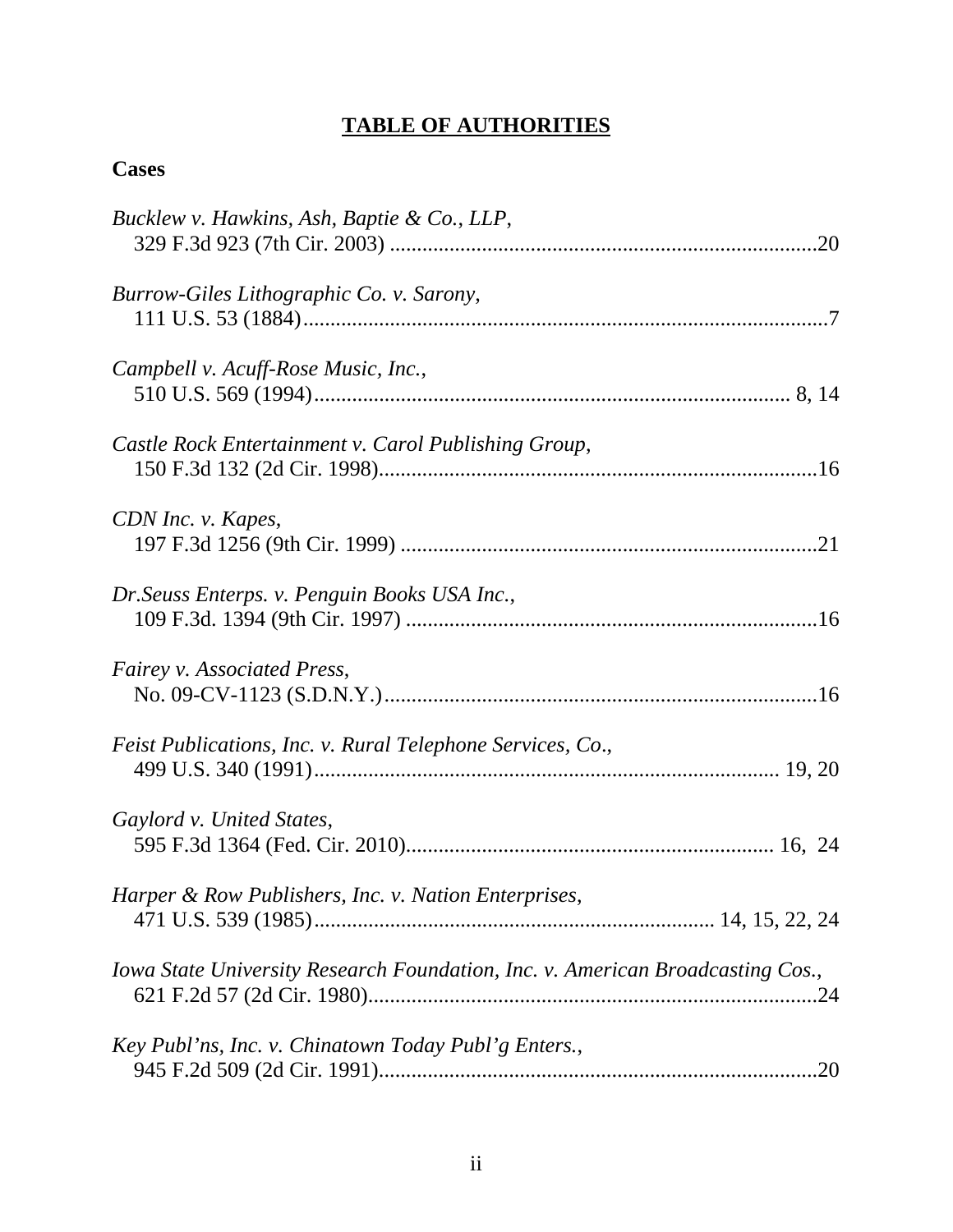| Kitchens of Sara Lee, Inc. v. Nifty Foods Corp.,                           |
|----------------------------------------------------------------------------|
| Kregos v. Associated Press,                                                |
| Leadsinger, Inc. v. BMG Music Publ'g,                                      |
| Los Angeles News Serv. v. KCAL-TV Channel 9,                               |
| Mattel, Inc. v. Goldberger Doll Mfg. Co.,                                  |
| Mazer v. Stein,                                                            |
| Medallic Art Co. Ltd. V. Washington Mint, LLC,                             |
| Monge v. Maya,                                                             |
| Oriental Art Printing, Inc. v. Goldstar Printing Corp.,                    |
| Paramount Pictures Corp. v. Carol Pub'g. Group,                            |
| Penguin Books U.S.A., Inc. v. New Christian Church of Full Endeavor, Ltd., |
| Prestige Floral S.A. v. California Artificial Flower Co.,                  |
| Rogers v. Koons,                                                           |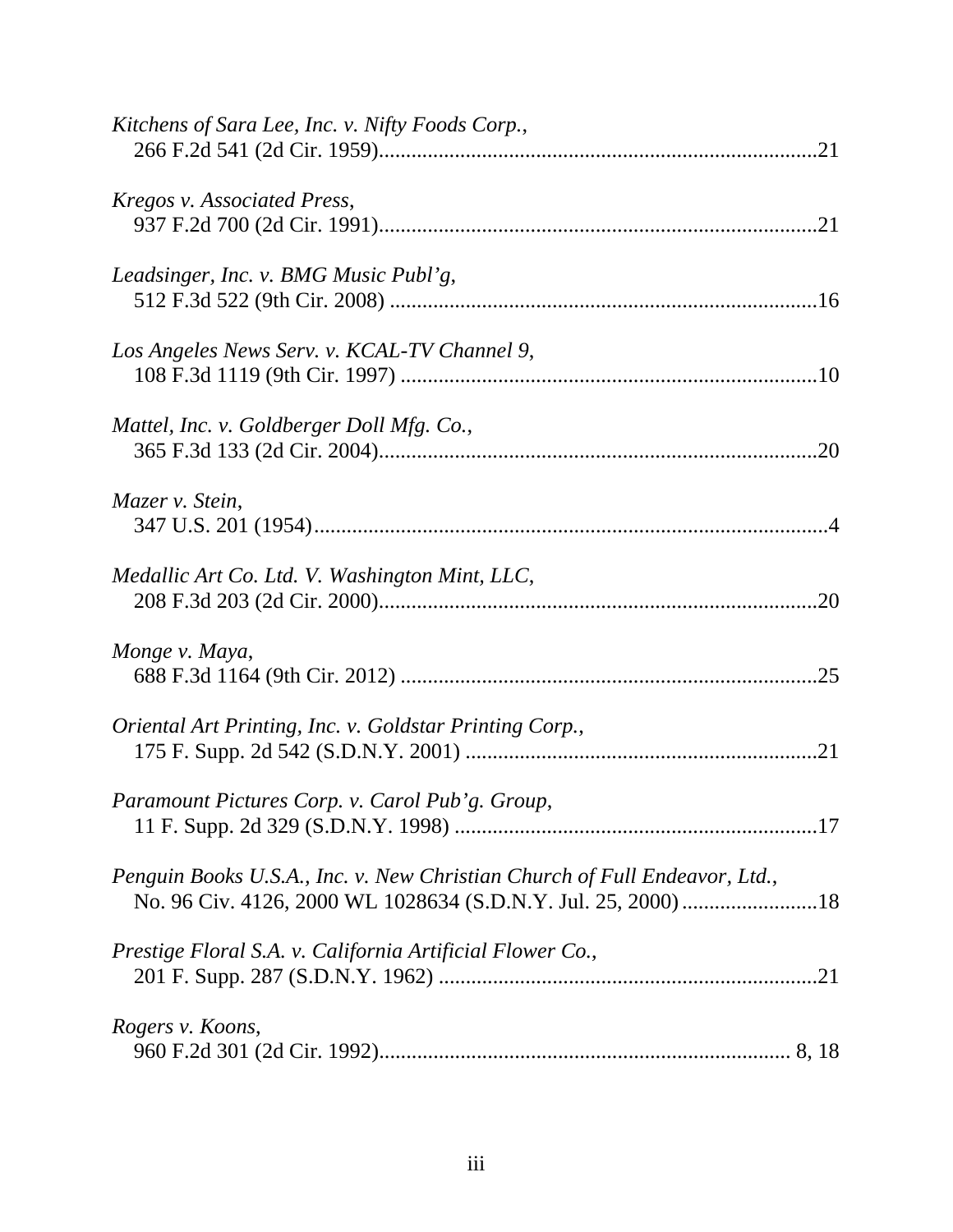| Salinger v. Colting,<br>641 F. Supp. 2d 250 (S.D.N.Y. 2009), aff'd 607 F.3d 68 (2d Cir. 2010) 17, 18 |
|------------------------------------------------------------------------------------------------------|
| Sheldon v. Metro-Goldwyn Pictures Corp.,<br>.23                                                      |
| Sony Corp. of America v. Universal City Studios, Inc.,                                               |
| Sony Corp. v. Universal City Studios, Inc.,                                                          |
| The Authors Guild v. Google, Inc.,                                                                   |
| Triad Systems v. Southeastern Express Co.,                                                           |
| Twin Peaks Prods., Inc. v. Publ's Int'l, Ltd.,                                                       |
| Ty Inc. v. Publications Intl. Ltd.,                                                                  |
| Viacom International Inc. v. YouTube, Inc. et al.,                                                   |
| Wall Data, Inc. v. Los Angeles County Sherriff Dept.,                                                |
| Warner Bros. Entm't Inc. v. RDR Books,                                                               |
| <b>Statutes &amp; Other Authorities</b>                                                              |
|                                                                                                      |
|                                                                                                      |
|                                                                                                      |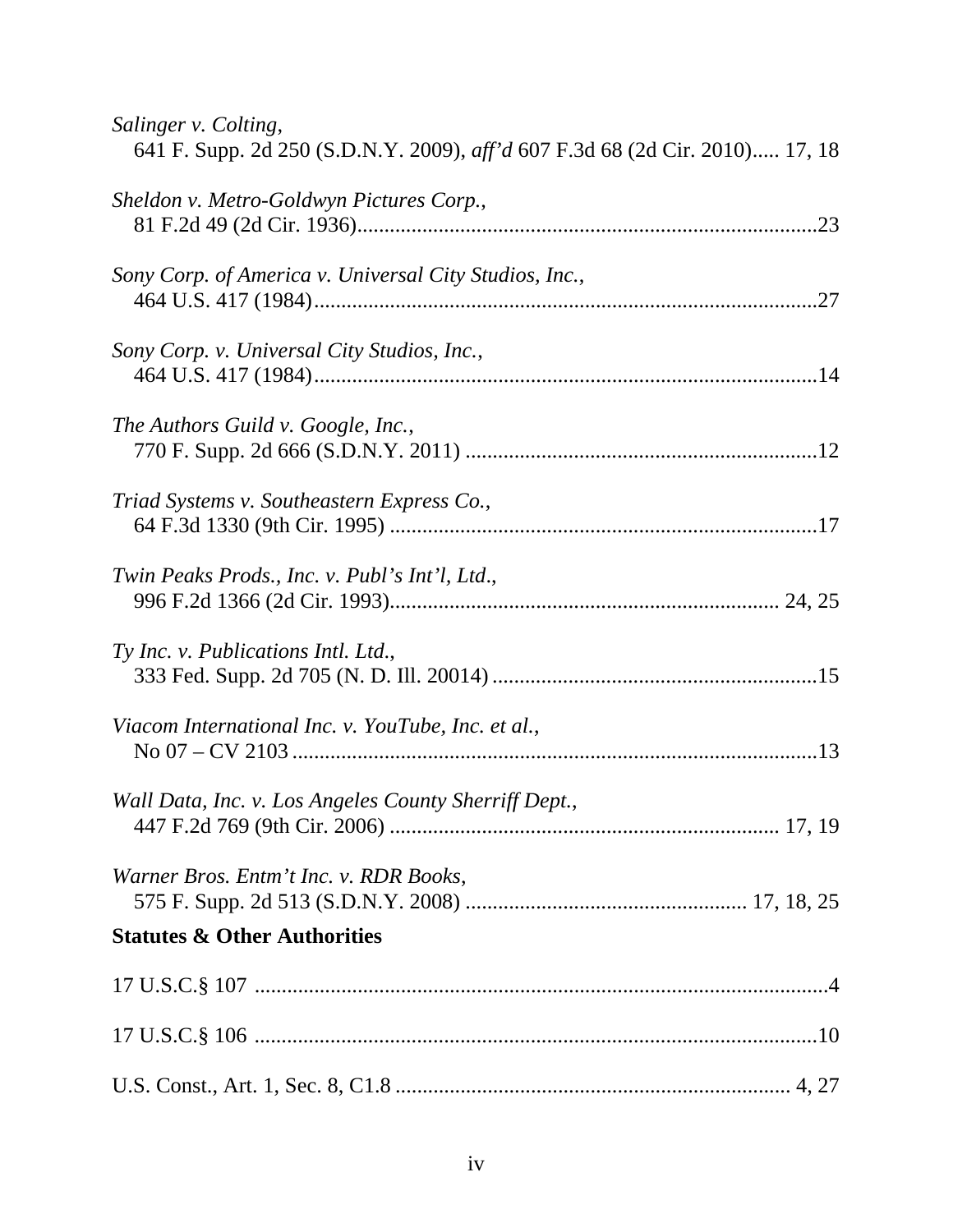| Carole E. Handler, The Struggle Over Net Neutrality,                                                                                                |
|-----------------------------------------------------------------------------------------------------------------------------------------------------|
| Eric Schmidt, <i>Books of Revelation</i> , Wall St. J., Oct. 18, 2005,<br>http://online.wsj.com/article/SB112958982689471238.html12                 |
| James Kanter and Steve Lohr, As Europe Presses Google on Antitrust, U.S. Backs                                                                      |
| Larry Page, 2012 Update from the CEO,                                                                                                               |
| Lloyd L. Weinreb, Fair's Fair: A Comment on the Fair Use Doctrine, 103                                                                              |
|                                                                                                                                                     |
| Robert Levine, Free Ride: How Digital Parasites Are Destroying the Culture<br>Business, and How the Culture Business Can Fight Back 94-95 (2011) 13 |
| Roger Cheng, Google: Alibaba's OS is an incompatible version of Android,<br>CNET News (Sept. 14, 2012), http://news.cnet.com/8301-1035 3-57513559-  |
| The Honorable Pierre Leval, Commentary: Toward A Fair Use Standard,                                                                                 |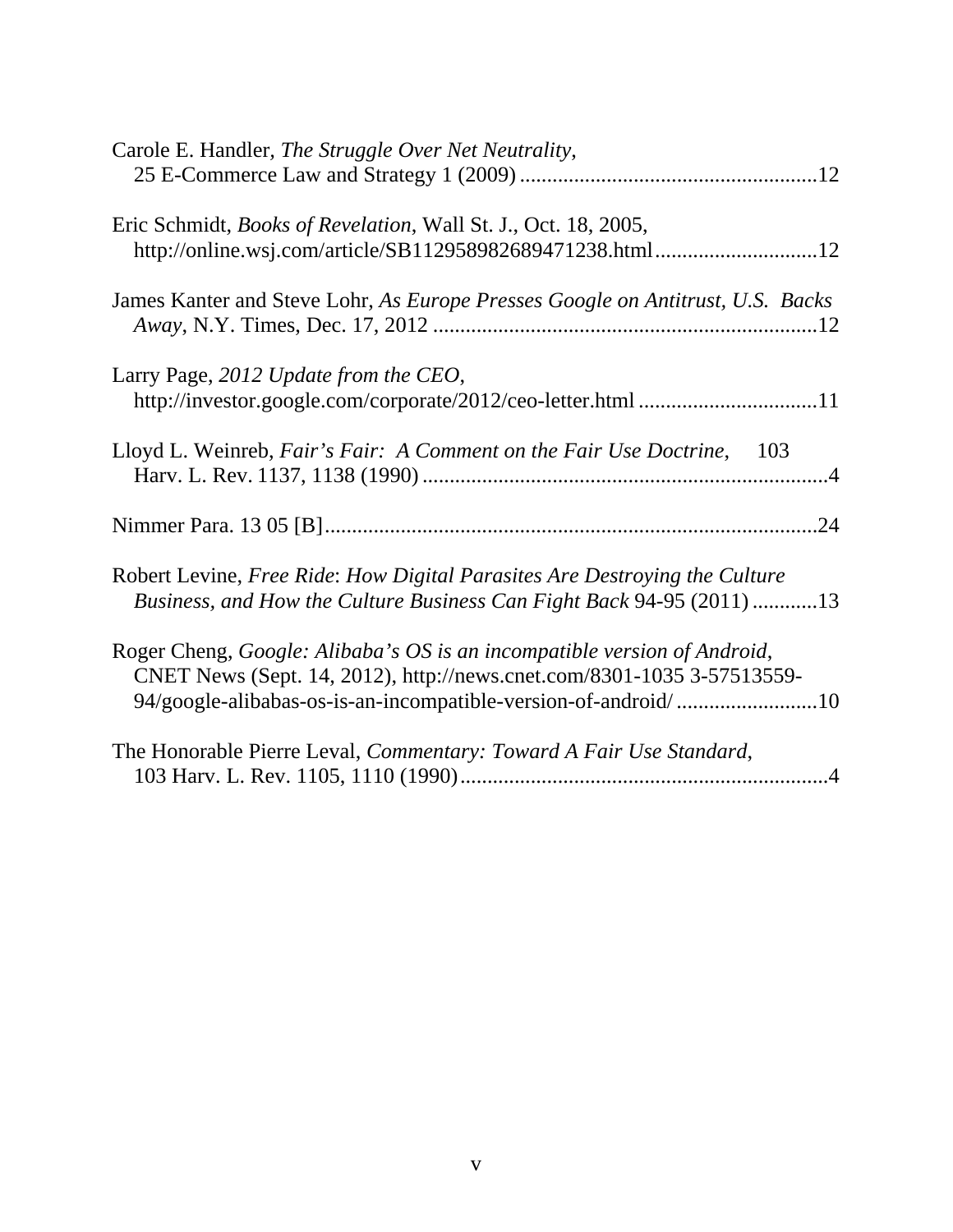#### **STATEMENT OF THE IDENTITY AND INTERESTS OF** *AMICI CURIAE*

*Amici Curiae* respectfully submit this memorandum supporting Plaintiff-Appellant Oracle and urging reversal of the district court's May 31, 2012 Order.<sup>1</sup>

The Picture Archive Council of America, Inc. ("PACA") is a not-for-profit trade association which represents the interests of entities who license images (still and motion) to editorial and commercial users. Founded in 1951, its membership currently includes over 100 content image libraries globally, including large general libraries and smaller specialty libraries that are engaged in licensing millions of images, illustrations, film clips and other content on behalf of thousands of individual creators.

The Graphic Artists Guild serves illustrators, designers, web creators, production artists, surface designers and other graphic creators on a national basis. Copyright protection of creative works is particularly important to the Guild, as that protection enables its members to support themselves and to create new works for the benefit of the public. The Guild is organized as a union to more effectively represent artists' interests in many areas, including the political arena, ensuring fair treatment at the hands of local, state and federal governments. The Guild works

-

<sup>&</sup>lt;sup>1</sup> Pursuant to Fed. R. App. P. 29(a) and Federal Circuit Rule 29(c), all parties have consented to the filing of this brief. No person other than *Amici Curiae* or their counsel authored this brief in whole or in part, or made a monetary contribution to its preparation or submission.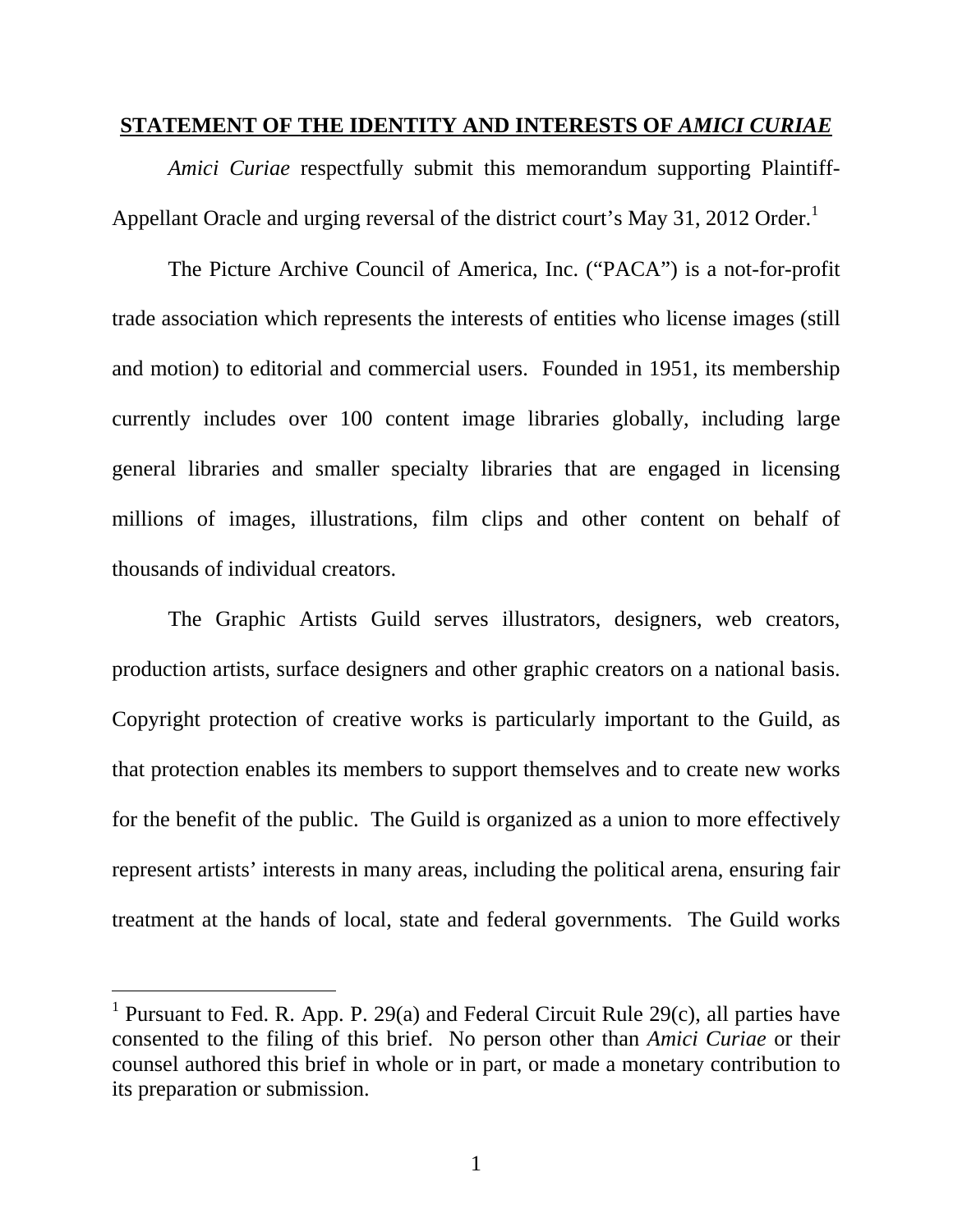closely with the U.S. Copyright Office to ensure that its members have a voice on laws that most affect visual artists and that the important laws protecting their rights remain in force. The Graphic Artists Guild Legal Defense Fund also supports artists involved in precedent-setting legal disputes.

The members of *Amici* depend on the licensing of their photographs and other creative works in order to support themselves. Licensing images for multiple purposes to a rich variety of customers generates revenue that they use to maintain themselves and to support their ongoing activities. By finding elements of Oracle's Java packages uncopyrightable, the district court's opinion evidences little respect for the creativity involved in Oracle's works. Of more immediate concern to *Amici*, however, is that the district court, in denying Oracle's motion for judgment as a matter of law on fair use, failed to appreciate that if Google's actions vis-à-vis Oracle are considered to be fair use, it would undermine copyright protection not only for computer programs but for all creative works. It cannot be a fair use to take the most valuable part of a work – here, the key source code used to create, among other things, applications for mobile devices – and to use it to undermine the market for the original work. Copyright law is intended to respect and incentivize investment in creative works for the benefit of creators and the public. If this Court affirms the holding of the court below, it will open the door to massive infringements of *Amici's* protected expression, threaten the ability of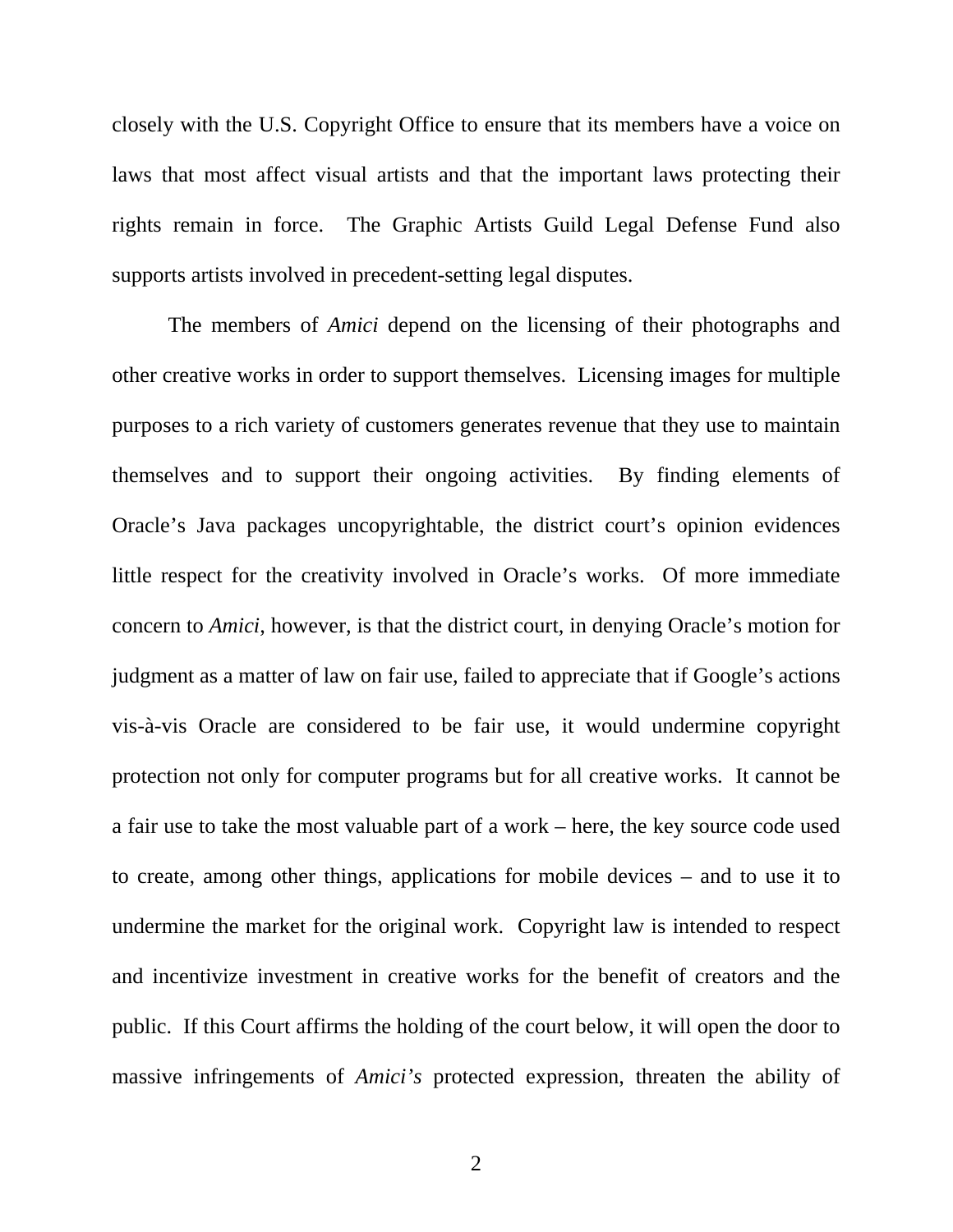*Amici's* members to earn a living from their work and limit their ability to bring the benefits of their work to the public. Ultimately, the *Amici*, all creators, and the public will be harmed.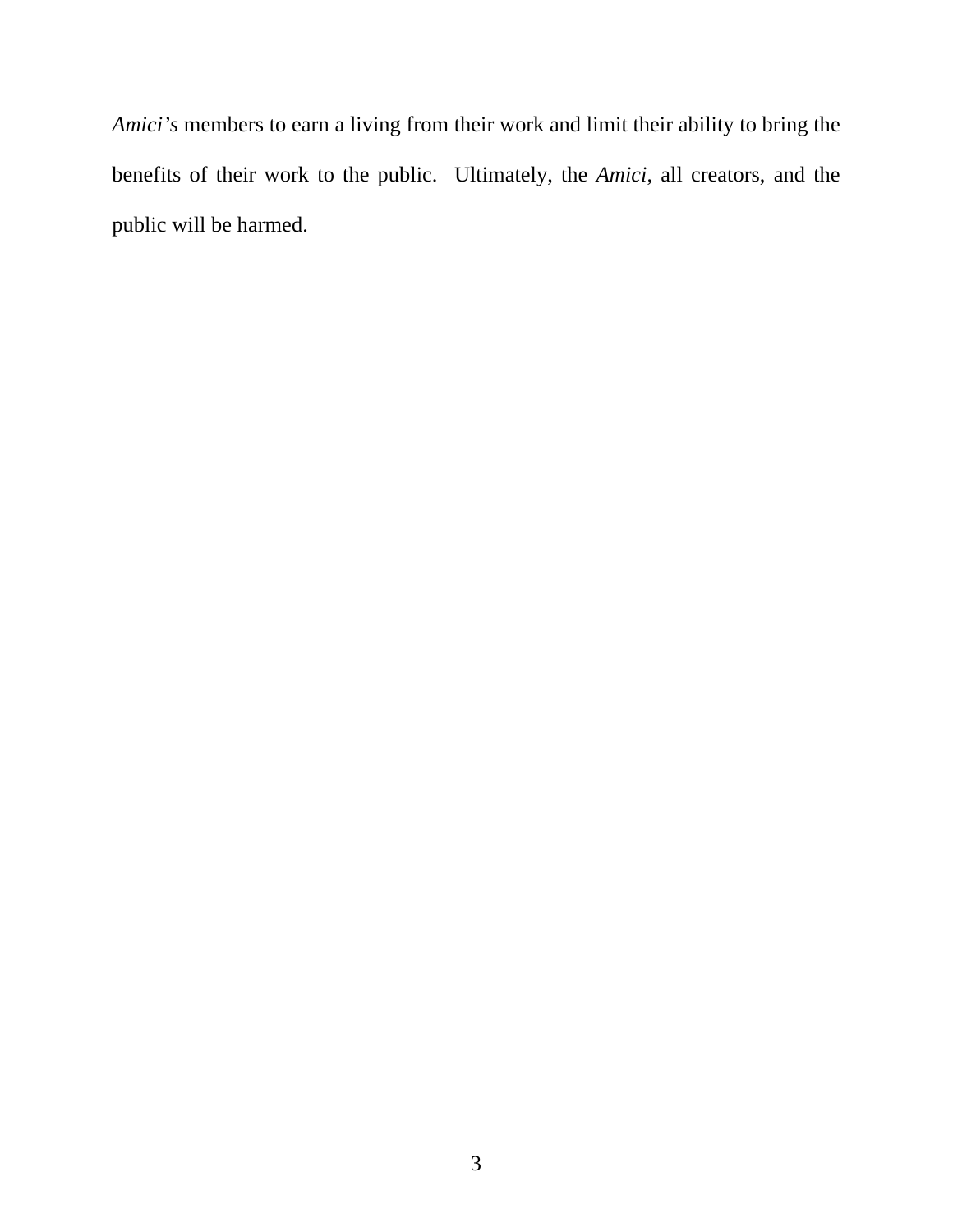#### **INTRODUCTION AND SUMMARY OF ARGUMENT**

Copyright law provides incentives for creators such as *Amici* and Oracle to create new works whose intellectual and artistic products benefit the public. Importantly, that law protects their right to profit from their investment. This protection for the results of their efforts reflects the judgment that "encouragement of individual effort by personal gain is the best way to advance public welfare through the talents of authors and investors in 'Science and Useful Arts,'" *Mazer v. Stein*, 347 U.S. 201, 219 (1954); U.S. Const., Art. 1, Sec. 8, C1.8.

Section 107 of the Copyright Act provides a limited "fair use" exception to that right "for purposes such as criticism, comment, new reporting, teaching (including multiple copies for classroom use), scholarship or research." 17 U.S.C. § 107; *see* The Honorable Pierre Leval, *Commentary: Toward A Fair Use Standard*, 103 Harv. L. Rev. 1105, 1110 (1990).<sup>2</sup> But fair use, a defense to infringement, was never intended to swallow the statutory grant itself, as the ruling below allows. Were it otherwise, the guarantee of rights afforded copyright holders in Section 106 of the Copyright Act would be meaningless.

 $\overline{a}$ 

<sup>2</sup> *See also* Lloyd L. Weinreb, *Fair's Fair: A Comment on the Fair Use Doctrine*, 103 Harv. L. Rev. 1137, 1138 (1990) (fair use is an exemption from copyright infringement for uses that are "fair"). At the time the article was written, Judge Leval was on the District Court. He now serves on the Court of Appeals for the Second Circuit.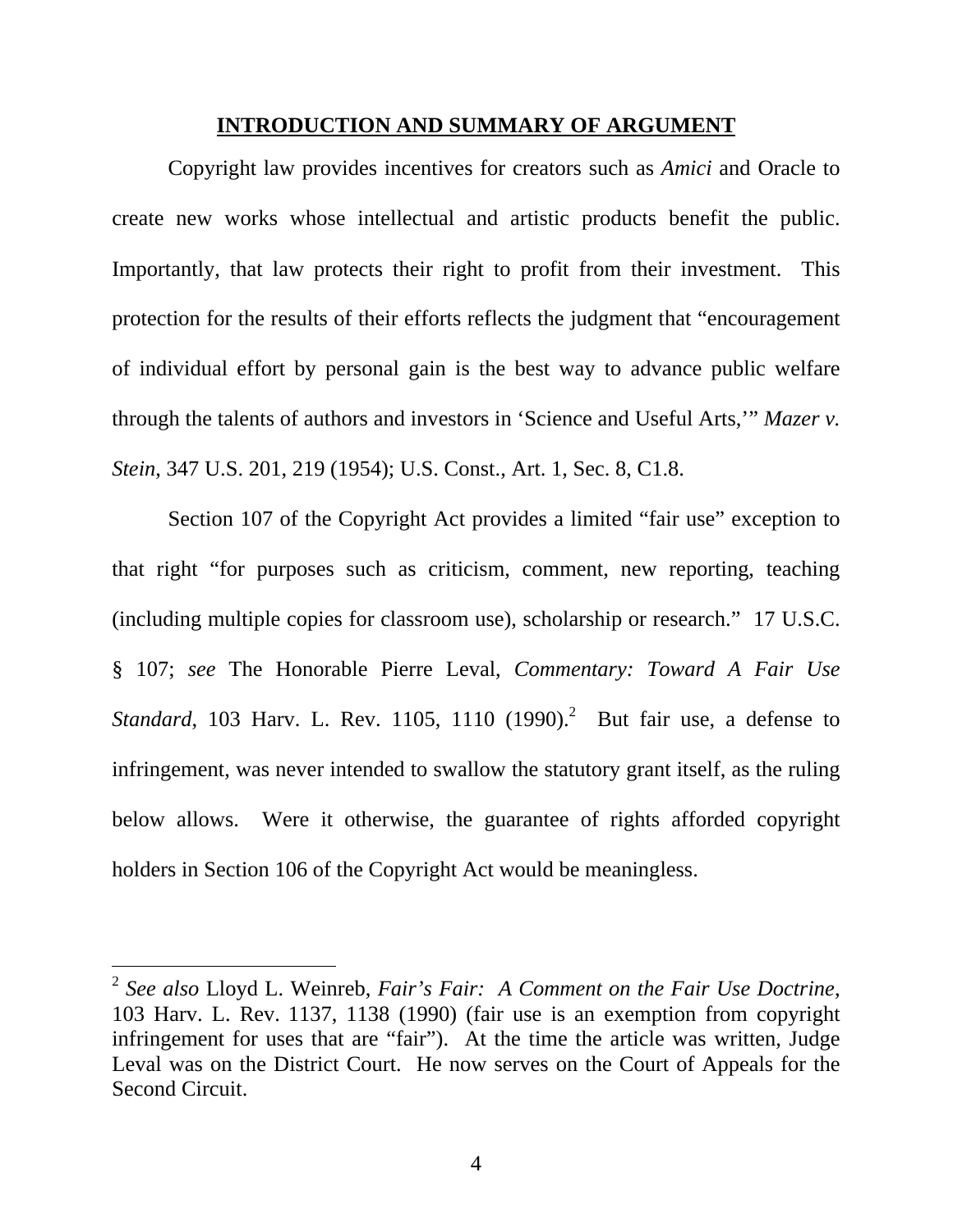The fair use defense was never available to protect the unauthorized copying of the most valuable part of the original work. Moreover, the creation of a commercial work that incorporates those valuable components in an effort to supersede the original creator is historically not a fair use. This is particularly so when the copying is used to compete directly with the work of the creator. Similarly, copying that disrupts an existing licensing program and the market for the original work is also quintessentially unfair.

In other words, fair use is not a free pass for competitors who want to piggyback on the creative works of others to jumpstart their own domination of an emerging and lucrative new field. No scholar or judge, and, other than Google, no party, has openly or even impliedly taken the position that the function of fair use is to allow a powerful economic competitor brazenly to appropriate another's creative work to accelerate its own entry into an exploding new business. Yet, when Google decided to appropriate the key components of Java without Oracle's permission, with the clear intent to take advantage of the coalesced community of programmers that had formed around Java, that is precisely what it did.

This Court's ruling directly affects *Amici*. Individual visual artists and image archives depend on the revenues generated by the licensing or sale of their copyrighted works -- revenue that supports the creation of new works and the maintenance of existing collections. If creators were unable to generate income in

5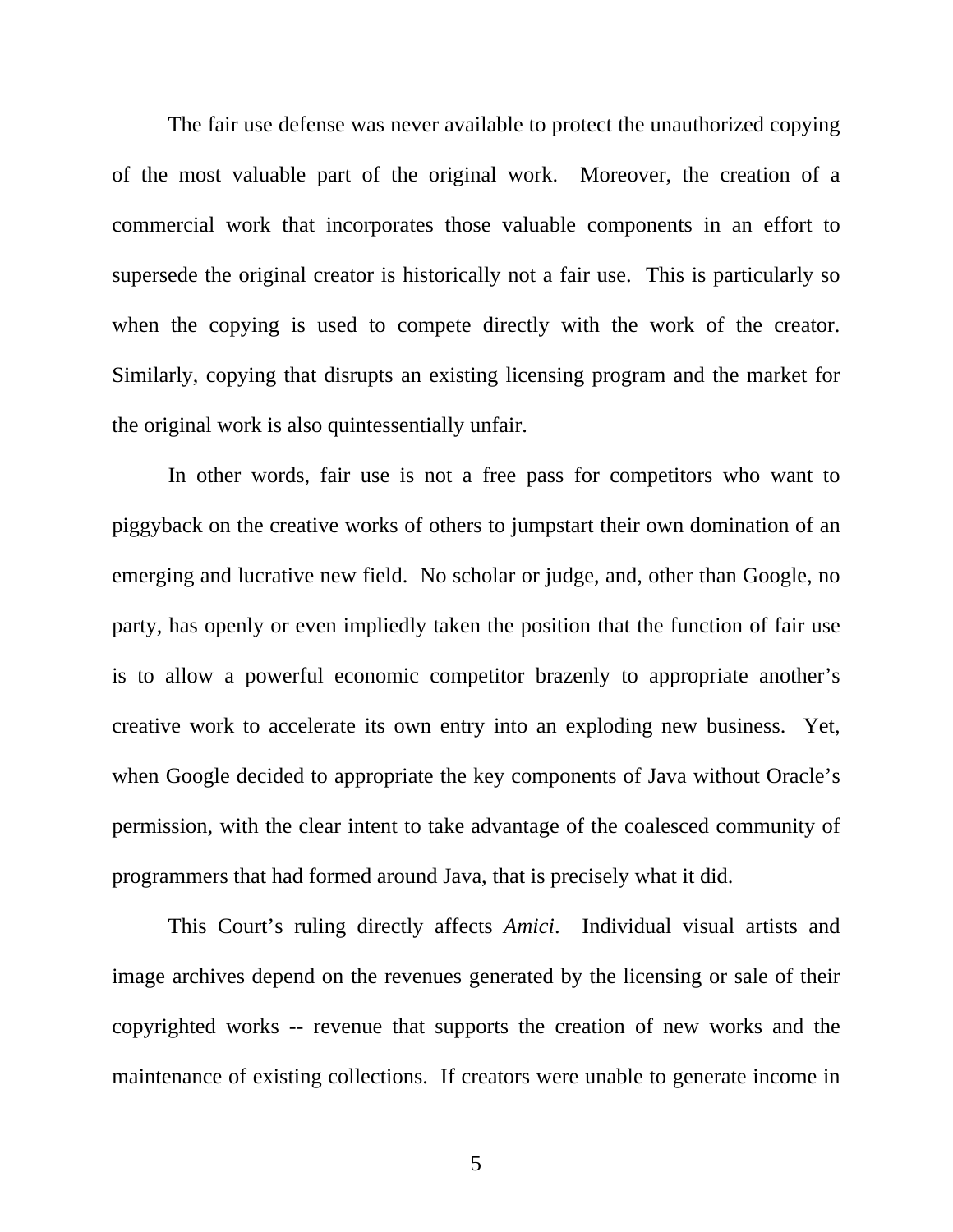this manner, it would advance the copyists' interests at the expense of the creators and copyright owners and curtail creation of new works. Yet that is the dangerous consequence of the ruling below.

Adoption of Google's fair use argument in this case would convert fair use from an important shield for legitimate secondary uses into a competitive sword that cuts off the copyright rights of others. There is nothing "fair" about appropriating the copyrighted works of others to leapfrog the arduous requirements of creating one's own code and developing one's own community of programmers. And there is nothing "fair" about fragmenting Oracle's markets and undercutting its compelling and recognizable "write once, run anywhere" philosophy.

*Amici* now request this Court not only to reverse the ruling below on the copyrightability of Oracle's creative work, but also to rule that, as a matter of law, there is no fair use defense to Google's infringement. As members of the photography community, *Amici* are particularly concerned about fair use in the context of misappropriation of creative works by a competitor. Courts have repeatedly held that the fact that the language and expression being appropriated is computer code, not music or poetry, does not mean that the unauthorized taking of it is fair, any more that the fact that subject matter of a photograph is real does not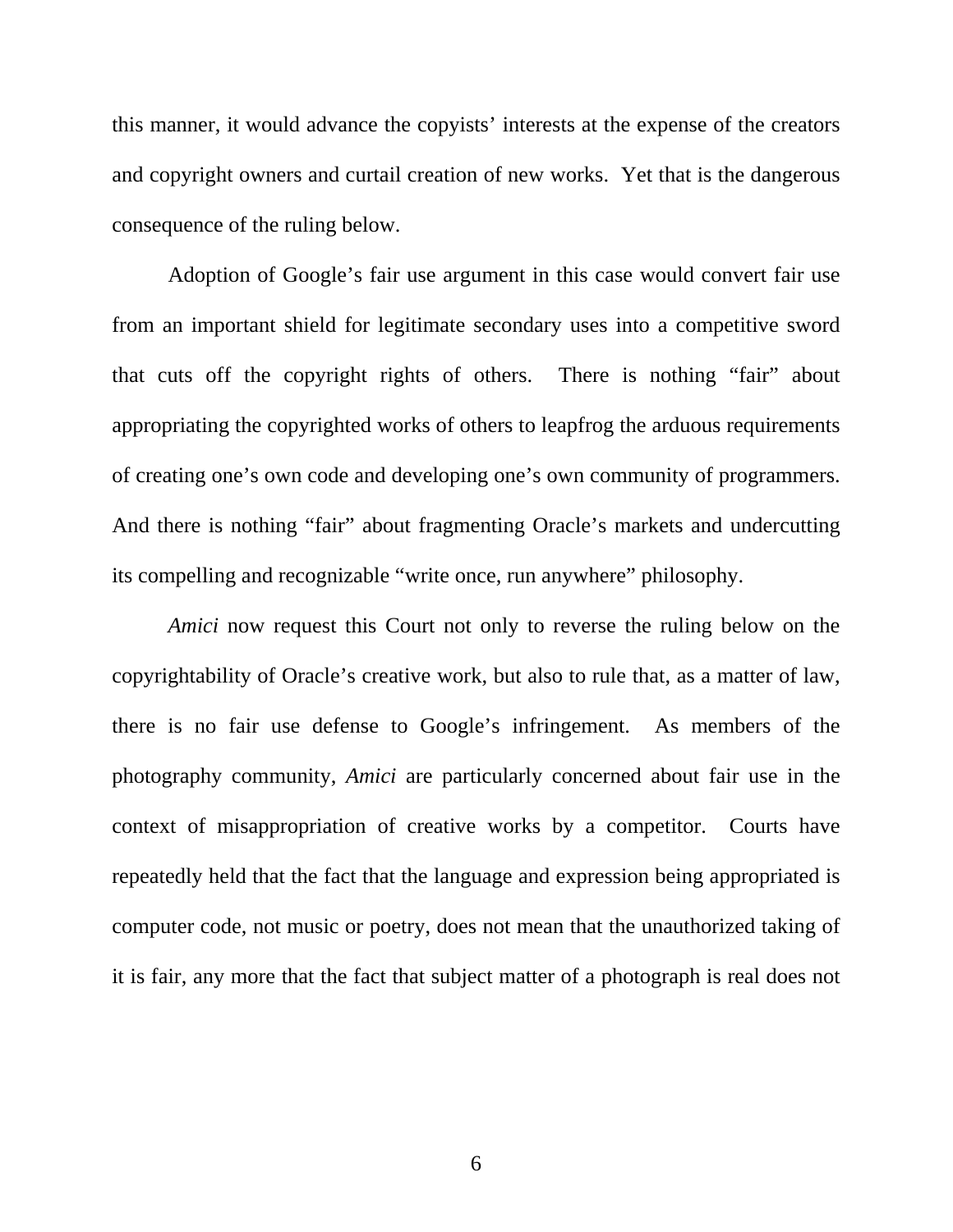divest that photograph's copyrighted expression of full protection under the law.<sup>3</sup> *Amici*, who are photographers and creative artists, have had to fight their own battles for copyright protection for their creative products which uniquely combine artistic expression and factual subject matter, *Burrow-Giles Lithographic Co. v. Sarony*, 111 U.S. 53 (1884), and they would be immeasurably harmed by a finding of fair use here. If such takings were called "fair," that decision will inevitably affect all creators.

#### **ARGUMENT**

#### **I. NONE OF THE FOUR FAIR USE FACTORS SUPPORTS GOOGLE**

Section 107 of the Copyright Act articulates the primary considerations in analyzing fair use in the form of four factors. While these factors are often called "non-exclusive," and are not "a score card that promises victory to the winner of the majority," Leval at 1111, they are the most inclusive statement to guide courts in their deliberations. The four factors are:

(1) the purpose and character of the use, including whether such use is of a commercial nature or is for nonprofit educational purposes;

l

<sup>&</sup>lt;sup>3</sup> The ruling below stands in sharp contrast with the language of the High Court of Justice of the European Union, which observed that ". . . if a third party were to procure part of the source code or the object code relating to the programming language or to the format of data files used in a computer program, and if that party were to create, with the aid of that code, similar elements in its own computer program, that conduct would be liable to constitute partial reproduction within the meaning of Article 4(a) of Directive 91 / 250." *SAS Institute Inc. v. World Programming Ltd.*, May 2, 2012.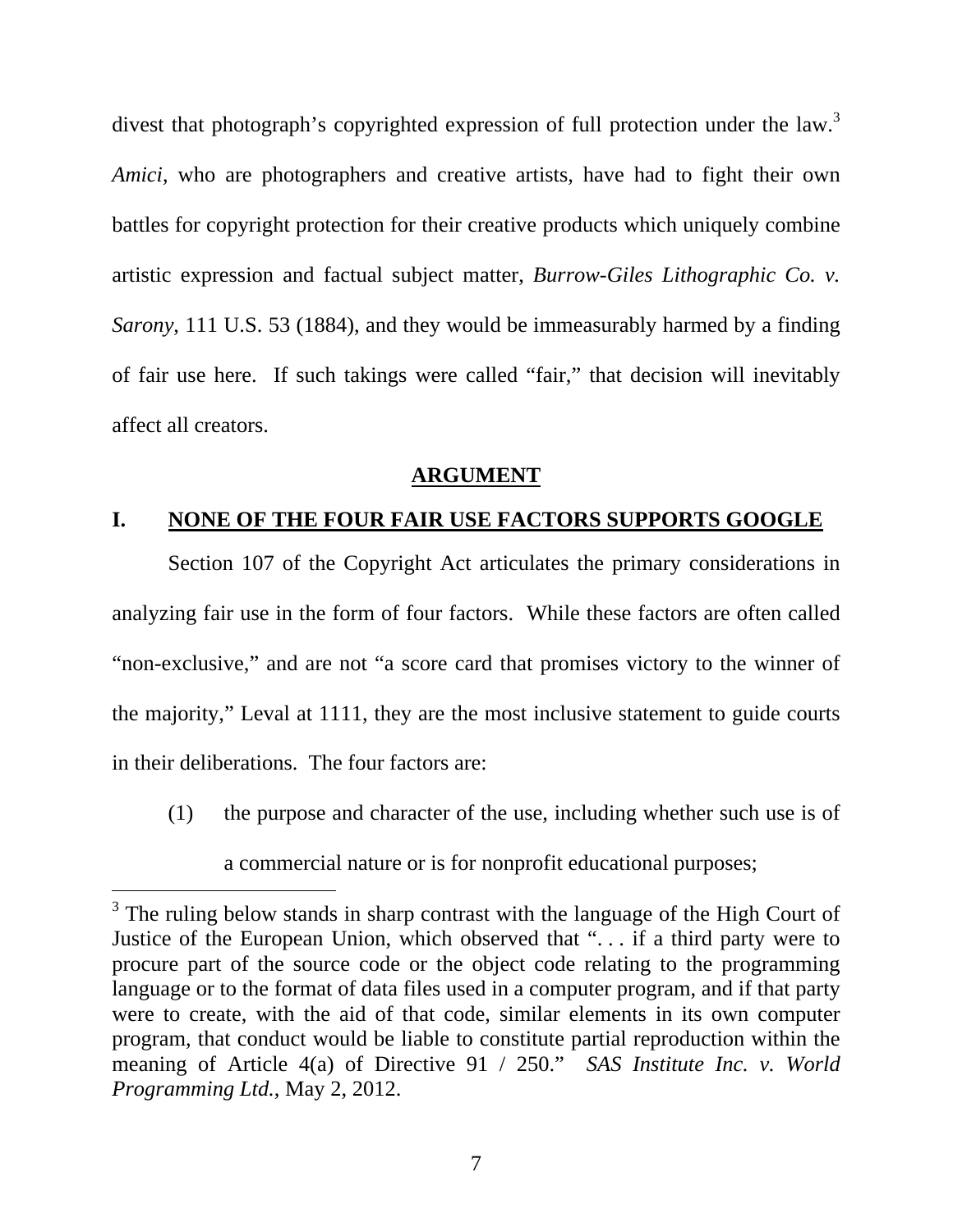- (2) the nature of the copyrighted work;
- (3) the amount and substantiality of the portion used in relation to the copyrighted work as a whole; and
- (4) the effect of the use upon the potential market for or value of the copyrighted work.

## **A. The First Fair Use Factor, Purpose and Character of the Use, Supports Oracle**

To ascertain the "purpose and character of the use" under the first factor requires an analysis of (1) Google's bad faith conduct in using the Java packages, (2) the commercial nature of Google's use, and (3) the degree to which Google's use "'merely supersede[s] the objects of the original . . . or instead adds something new, with a further purpose or different character, altering the first with new expression, meaning, or message" -- i.e., whether the use is transformative. *Campbell v. Acuff-Rose Music, Inc.*, 510 U.S. 569, 579 (1994). All elements of the first factor favor Oracle.

#### 1. The Record Demonstrates that Google Acted in Bad Faith

Because fair use is an equitable doctrine, the party invoking it must have acted equitably. *Rogers v. Koons*, 960 F.2d 301, 309 (2d Cir. 1992). This subfactor supports Oracle. Google requested a license from Oracle because it wanted to use Oracle's Java packages, showing that Google knew a license was required. Google also knew those licenses came with certain conditions.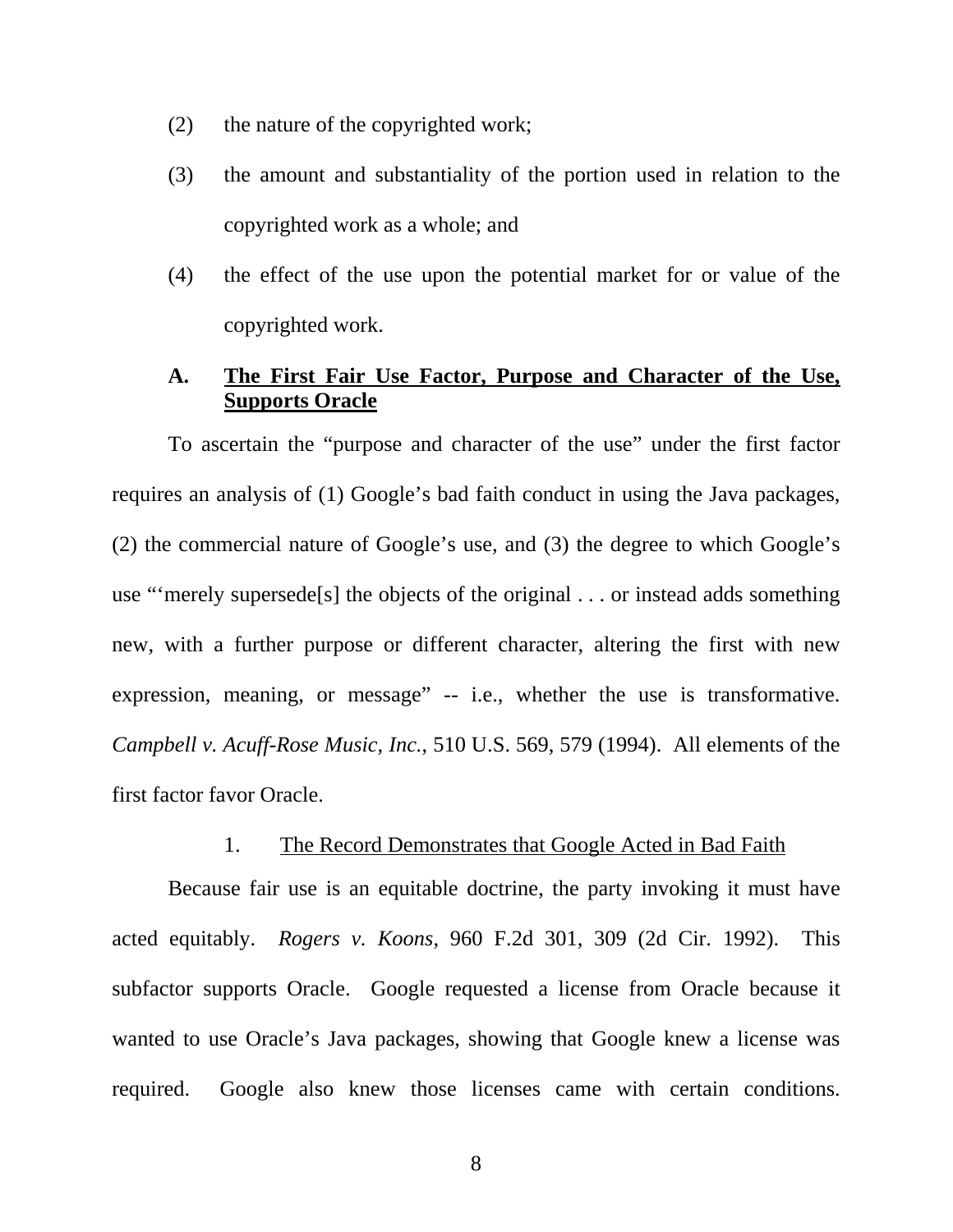Specifically, if it took a General Public License (or "GPL") it would need to make any changes available to the open source community, and if it took a Commercial or Specification License, the results of its work would be required to meet Oracle's compatibility requirements to adhere to Java's "write once, run anywhere" principle. Oracle Br. 14. Google would not comply with those terms, but it wanted and needed Java.

*First*, Google needed to make rapid entry into the smartphone world. Smartphones and mobile devices were rapidly displacing computers as the best means to search the Internet and Google was not yet a player in that market, let alone dominant, the position it usually enjoys. *Second*, Google needed a community of programmers immediately available to write popular apps. Without such a community, Google could not achieve the primacy it sought or even function as a viable competitor in the smartphone market.

As important as these objectives were to Google, and as popular as Android has become, such a commercial business goal, or its successful achievement, does not justify the copying of protected expression. To allow a highly dominant firm to use another's creative endeavor so as to bring successfully to market a product competitive to the right holder's market has never been the function of fair use. That very concept is inconsistent with the exclusivity of the bundle of rights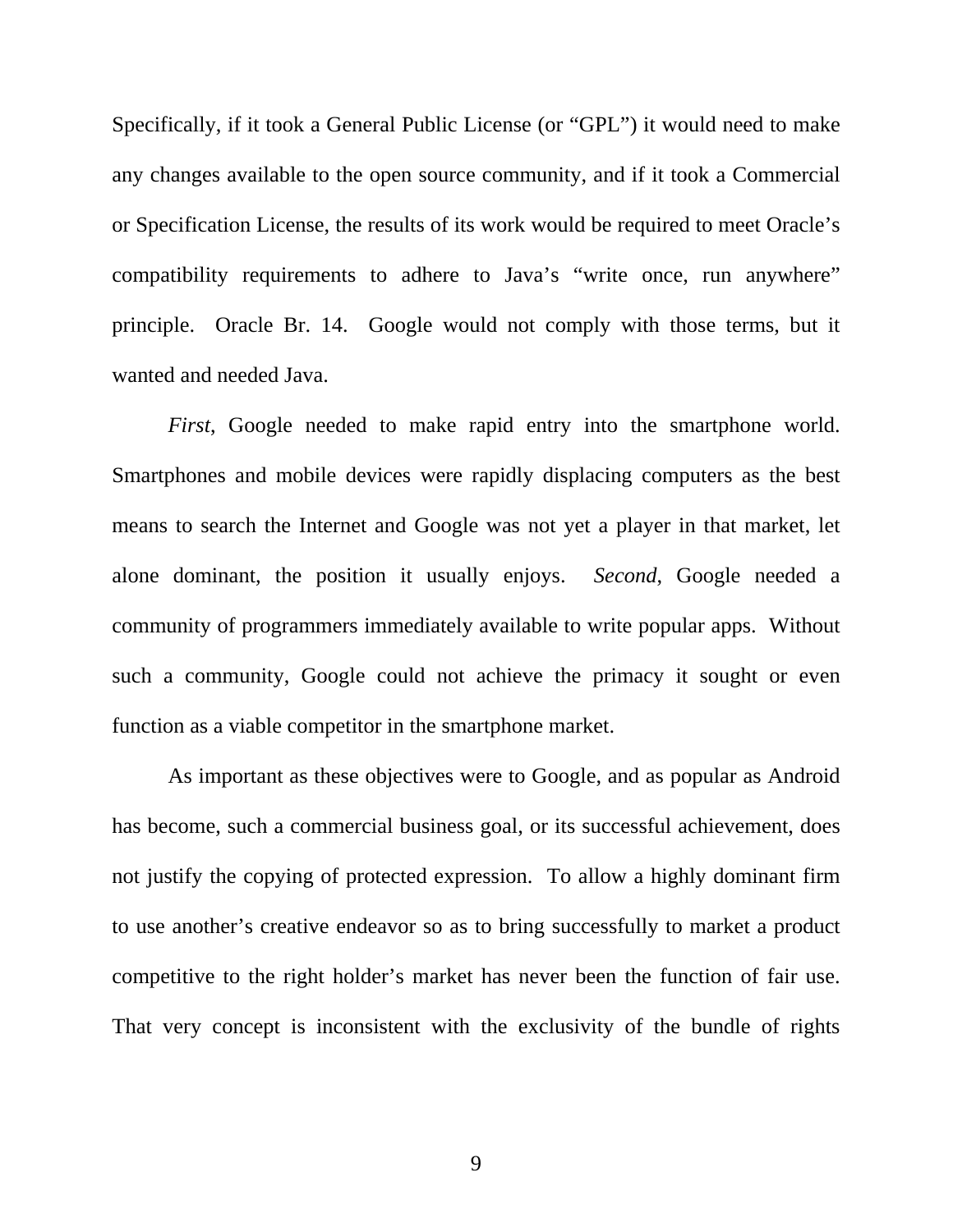granted under 17 U.S.C. § 106 to the rights holder -- an exclusivity which does not envision any such definition of "competition."

Indeed, by making its Java-based Android platform incompatible with the Java platform so that apps written for Android will not work on Java, Google intentionally undermined Oracle's own licensing program. Oracle Br. 29 (citing A2042-43, 21,504-04). Google's motive – to profit from the unauthorized use of a work that took substantial effort and millions of dollars to create, displacing the original work – is the essence of bad faith. "'[T]he propriety of the defendant's conduct' is relevant to the character of the use at least to the extent that it may knowingly have exploited a purloined work for free that could have been obtained for a fee." *Los Angeles News Serv. v. KCAL-TV Channel 9*, 108 F.3d 1119, 1122 (9th Cir. 1997).

Google's bad faith is further underscored by its hypocritical reaction to other companies' attempts to create incompatible versions of Android. Ironically, when Google's competitor Alibaba created and sold an incompatible version of Android – doing to Google precisely what Google did to Oracle – Google, failing to look into a revealing mirror, threatened to cut off any of its licensees who did business with Alibaba. *See* Roger Cheng, *Google: Alibaba's OS is an incompatible version of Android*, CNET News (Sept. 14, 2012), http://news.cnet.com/8301-1035 3- 57513559-94/google-alibabas-os-is-an-incompatible-version-of-android/. At the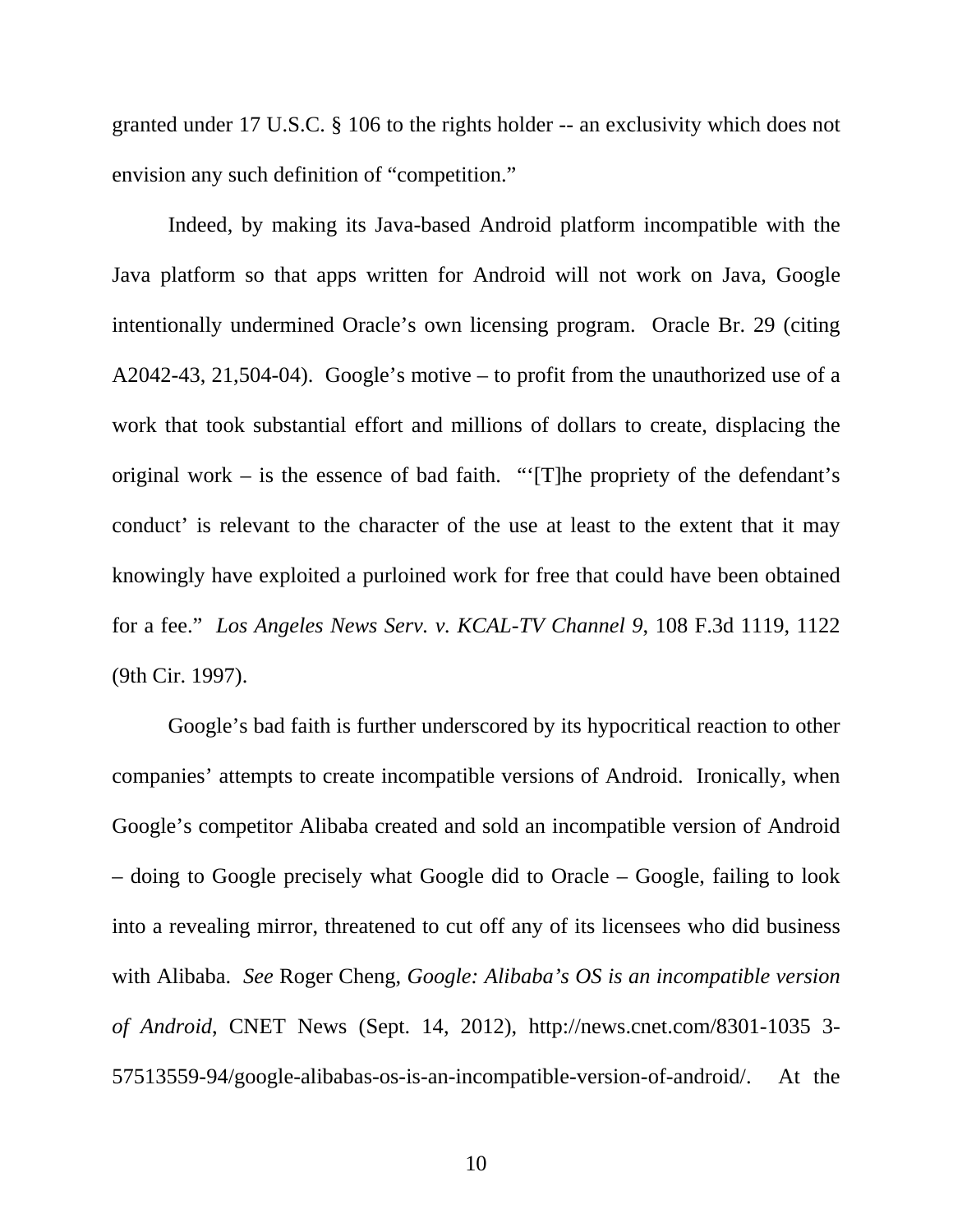time Google said in a statement, "Compatibility is at the heart of the Android ecosystem and ensures a consistent experience for developers, manufacturers, and consumers . . . Non-compatible version [sic] of Android, like [Alibaba's platform] Aliyun, weaken the ecosystem." *Id.* Google's statement, however, reveals its Janus-like approach to compatibility, given that it was more than happy to decimate the Java ecosystem, which had existed for decades, in order to create Android.

Indeed, Google has a history of behavior that contradicts its public statements. It is entirely consistent with its history that Google has now sought to vault into first place in the smartphone market by relying on others' creativity. Often purporting to serve the goals of open communication and innovation, $4$  as it argues here, Google has been an aggressive entrant in the fields it has entered, whether or not related to its original "search engine" identity,  $5$  and its efforts to

l

<sup>4</sup> *See* Larry Page, *2012 Update from the CEO*, http://investor.google.com/ corporate/2012/ceo-letter.html.

 $5$  Google has expanded into advertising services, communication and publishing tools, development tools, mapping products (such as Google maps), statistical tools, numerous desktop and mobile web applications (such as Google Chrome, Google Calendar, Gmail), and content provision.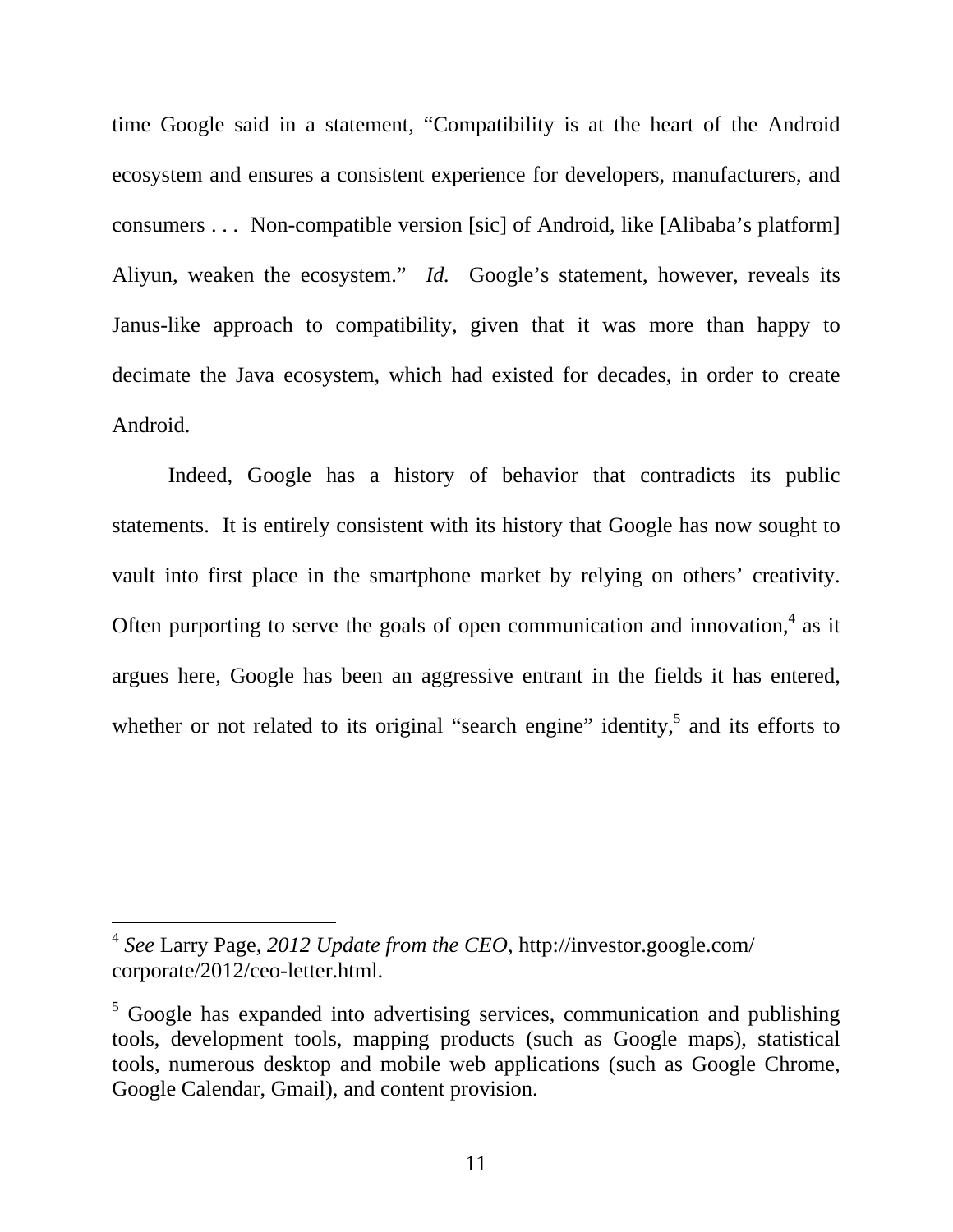achieve dominance in all its chosen endeavors have hardly gone unnoticed by the antitrust agencies at home and competition commissions abroad.<sup>6</sup>

Google has long been a critic of the so-called "copyright monopoly" and a devoted proponent of its own definition of fair use in almost all circumstances. *See, e.g.,* Eric Schmidt, *Books of Revelation*, Wall St. J., Oct. 18, 2005, http://online.wsj.com/article/SB112958982689471238.html. In its famous Google Books project, initiated in 2006, and designed to make the copyrighted contents of written works universally available, Google initially argued that the fair use doctrine empowered it to copy the entire contents, whether copyrighted or public domain, of the world's most revered libraries<sup>7</sup> with the laudable objective of facilitating scholarly research and access – a rationale that copyright owners fought bitterly, even while approving the enticing vision of a "new Alexandria." For several years, as well, Google was a leading proponent of "net neutrality" (a doctrine that gave all transmitted content equal status on the Internet) – until it realized that doctrine could hurt it, and modified its positions. Handler, *The Struggle Over Net Neutrality*, 25 E-Commerce Law and Strategy 1 (2009).

-

<sup>6</sup> *See* James Kanter and Steve Lohr, *As Europe Presses Google on Antitrust, U.S. Backs Away*, N.Y. Times, Dec. 17, 2012, at B1.

<sup>7</sup> *The Authors Guild v. Google, Inc.*, 770 F. Supp. 2d 666 (S.D.N.Y. 2011). Google scanned millions of books and other works from the collections of libraries of the University of Oxford, Harvard University, Stanford University, and the New York Public Library, among many others.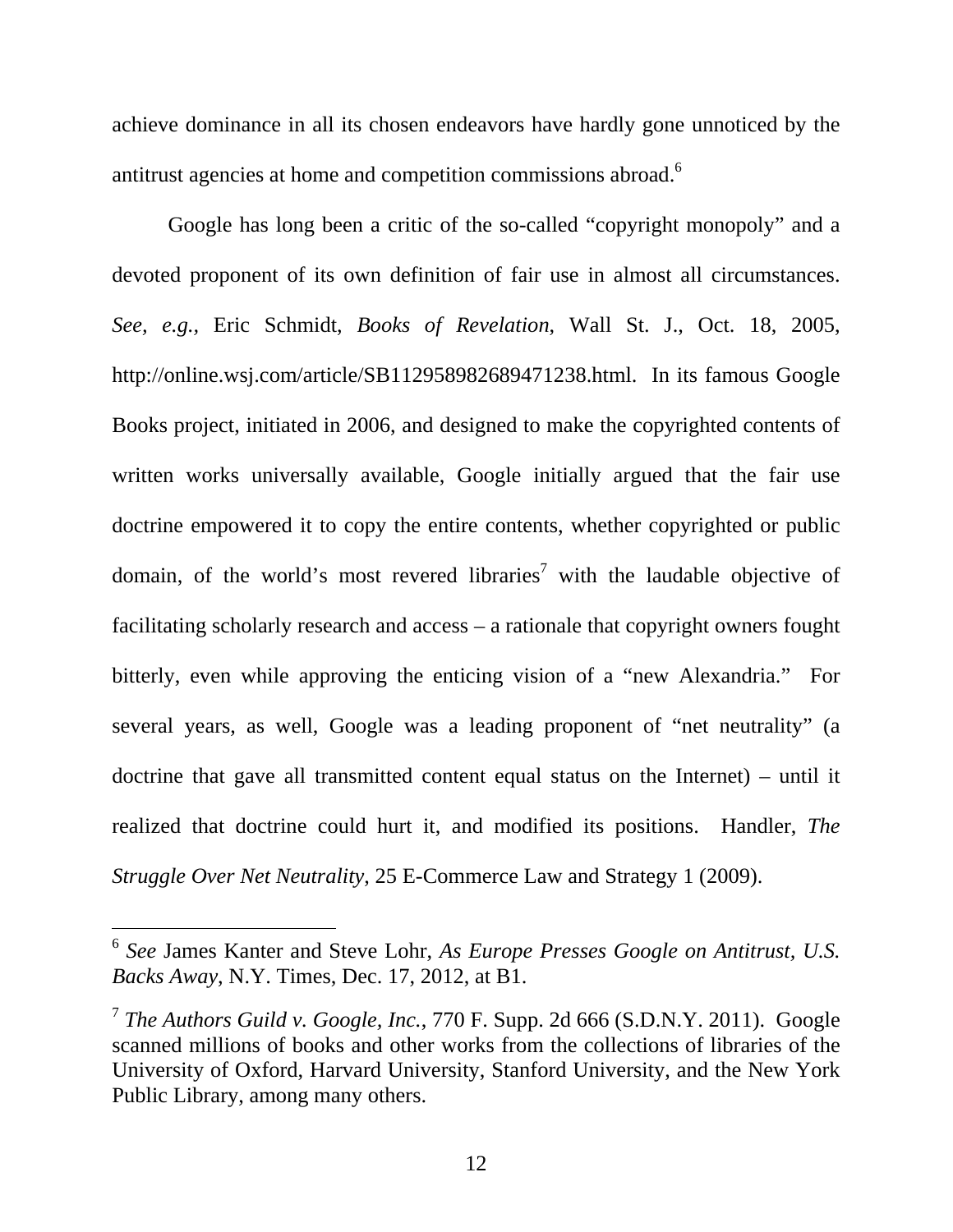In the copyright litigation between Viacom and Google's subsidiary YouTube, Google undoubtedly backed YouTube's business model under which three-quarters or more of its content would consist of others' copyrighted material. Robert Levine, *Free Ride*: *How Digital Parasites Are Destroying the Culture Business, and How the Culture Business Can Fight Back* 94-95 (2011). A YouTube executive even admitted in an email that "if we remove all that content . . . [w]e go from 100,000 view a day down to about 20,000 views or maybe even lower." Viacom's Statement of Undisputed Facts items 56, 104, *Viacom International Inc. v. YouTube, Inc. et al.*, No 07 – CV 2103. Regard for others' copyright ownership has not been one of Google's most vocal priorities.

The commercial success of the copyist, however, does not justify appropriating the intellectual property of others. $\delta$  That fact is true regardless of whether the taking is of computer code, photographs, motion pictures, or any other work protected by copyright.

#### 2. Google's Use Was Undoubtedly Commercial

The second element of factor one, which considers whether the use was commercial, asks whether a revenue-generating user can and should absorb the costs of complying with copyright law by compensating the original author.

 $\overline{a}$ 

<sup>&</sup>lt;sup>8</sup> This is undoubtedly a complex determination. To quote Shakespeare: "Fair is foul, and foul is fair: Hover through the fog and filthy air."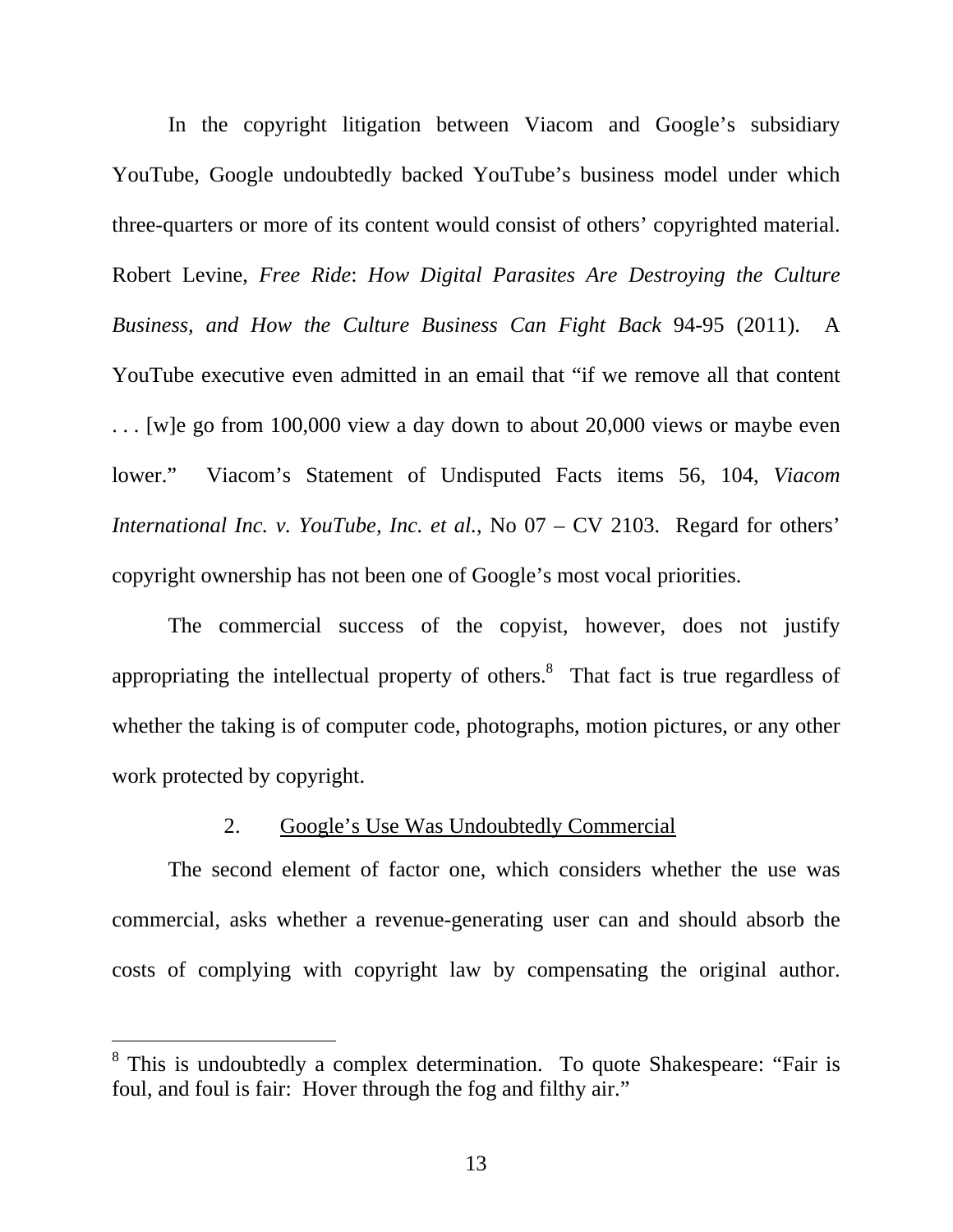"[E]very commercial use of copyrighted material is presumptively an unfair exploitation of the monopoly privilege that belongs to the owner of the copyright. . ." *Sony Corp. v. Universal City Studios, Inc.*, 464 U.S. 417, 451 (1984). In *Harper & Row Publishers, Inc. v. Nation Enterprises*, 471 U.S. 539, 562 (1985), the Supreme Court made clear that the key is "whether the user stands to profit from exploitation of the copyrighted material without paying the customary price." The "commercial" nature of the infringing work has long been a key consideration for deciding the "purpose and character of the use," and whether such use was "fair." *Campbell v. Acuff-Rose Music, Inc.*, 510 U.S. 569, 583-84 (1994) (citing *Sony*, 464 U.S. at 451, as applying the presumption that "every commercial use of copyrighted material is presumptively . . . unfair . . .").

There can be no question here -- Google's motives for copying significant elements from the Java packages were undeniably commercial. Google's counsel conceded that "the fact that it's a commercial use is not in dispute . . . The evidence is pretty clear that they created it to provide a platform on which other Google product<sup>[s]</sup> could do better." Oracle Br. 69-70 (quoting A21,591). Here, Google's takings, which provided it first, market entry and then, market leadership, and devalued Oracle's preexisting licensing program, brought it generous economic rewards. Given its success from its infringement, Google is amply able to "pay the customary price." *Harper & Row*, 471 U.S. at 562.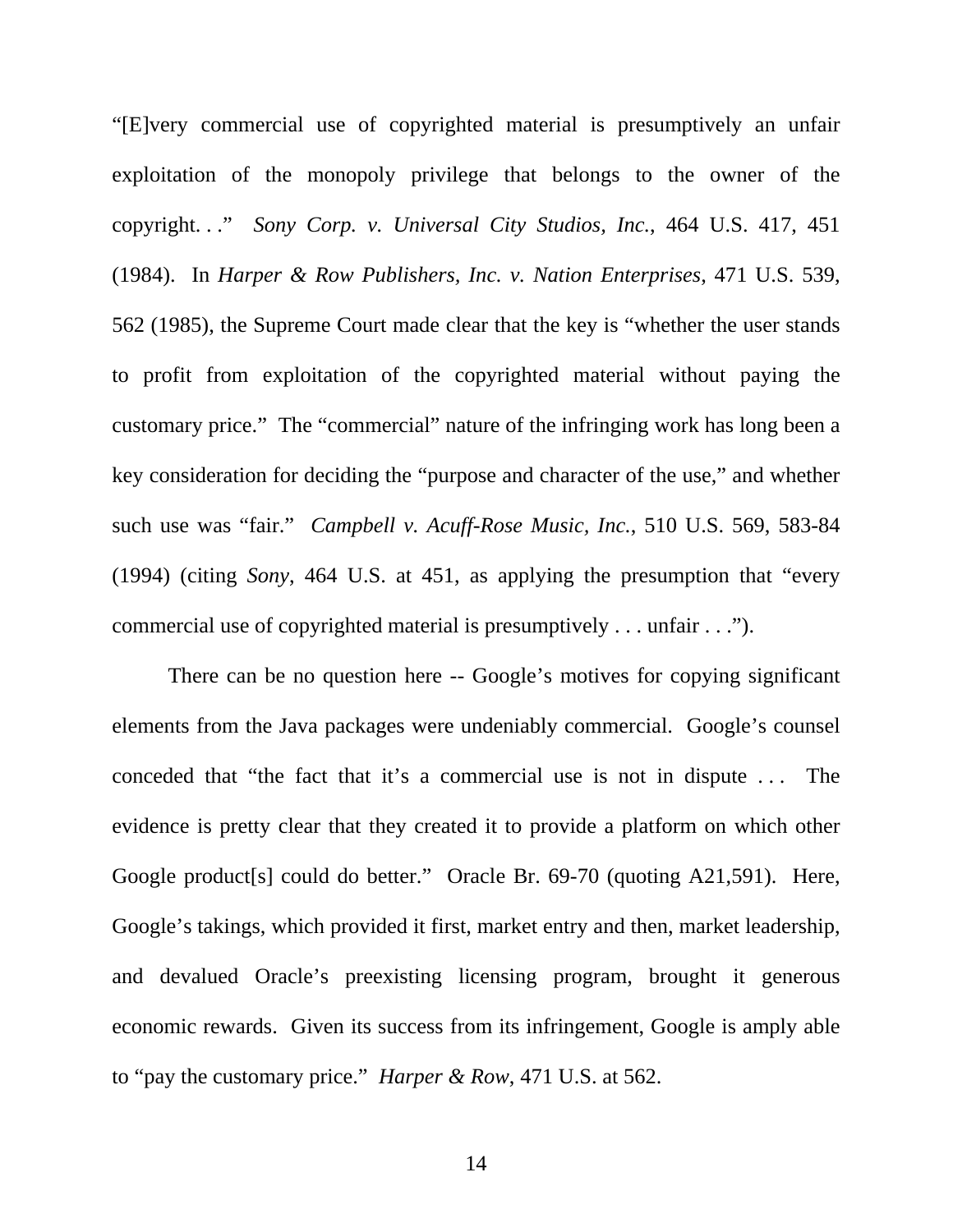Google's blatantly commercial competitive objective undermines any claim of fair use. *Rogers*, 960 F.2d at 309 (highly commercial art generating substantial revenue weighed against fair use); *Ty Inc. v. Publications Intl. Ltd*., 333 Fed. Supp. 2d 705, 711 (N. D. Ill. 20014) (use was commercial where defendant publishing business used plaintiff's photos in books it sold for money "without paying the customary price"). $9$ 

## 3. There Exist No Countervailing Considerations of "Transformative Use" Here

The third subfactor asks whether and to what extent the defendant's use was transformative, that is to say, different in terms of its purpose, meaning, and effect. This issue is of particular concern to *Amici*, as their members' photographic works have at times been stolen by infringers claiming transformative use.<sup>10</sup> This Court has held that "one must consider whether the new work merely supersedes the objects of the original creation or instead adds something new, with a further purpose or different character, altering the first with new expression, meaning, or

-

<sup>9</sup> Google may advance the untenable argument that, because it does not charge users directly, it is not making commercial use of Oracle's intellectual property. But this argument is not credible for several reasons. First, Google's commercial model depends on targeted advertising, and therefore, a large community of users is essential and serves a significant economic purpose for Google. With a successful smartphone platform, Google's revenues increased both directly and indirectly through the results of its increased access to consumers via advertising. Second, Google's taking effectively halted its competitor's licensing program. Economic competition is by definition "commercial."

<sup>10</sup> *See*, *e.g*., *Fairey v. Associated Press*, No. 09-CV-1123 (S.D.N.Y.).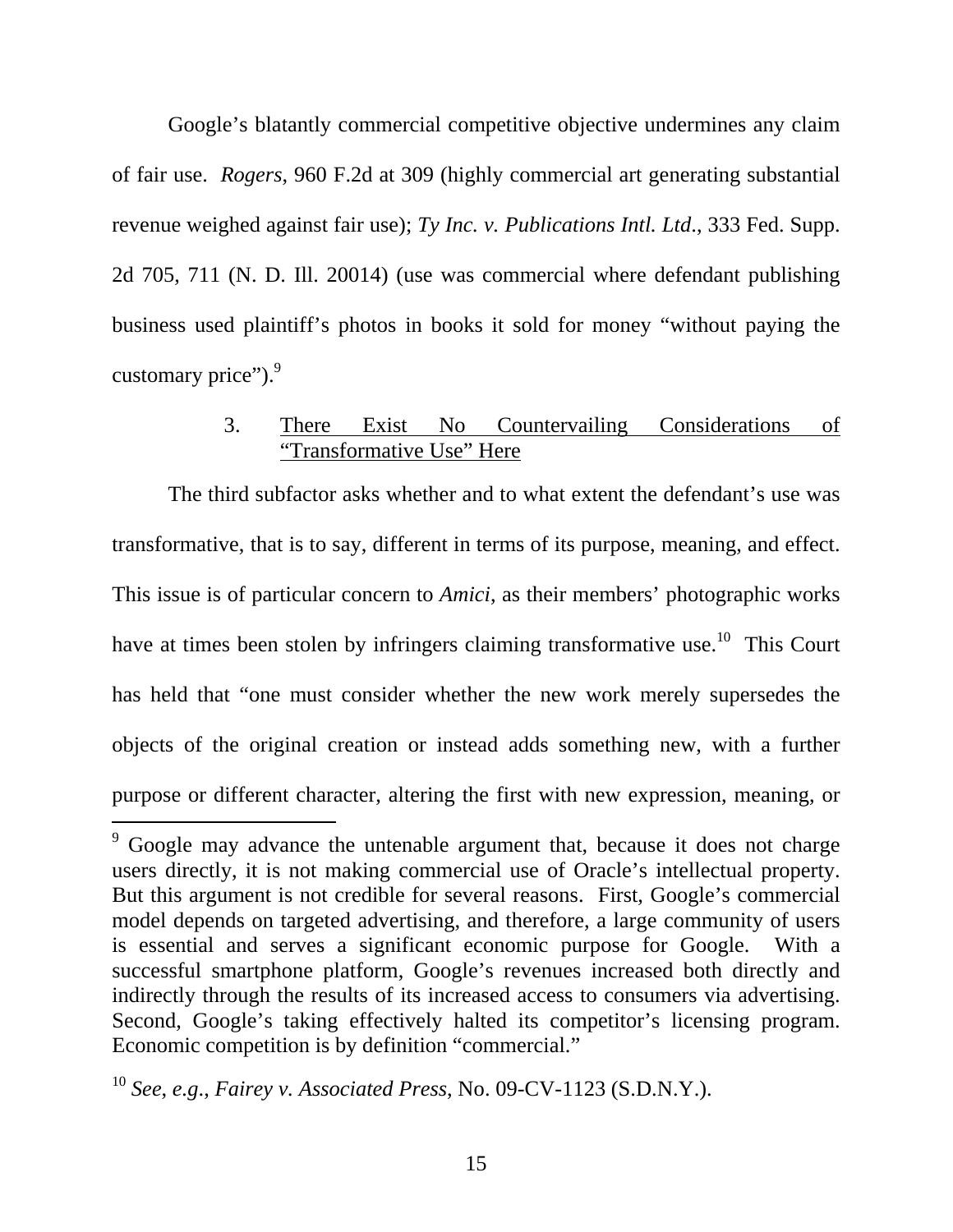message." *Gaylord v. United States*, 595 F.3d 1364, 1372 (Fed. Cir. 2010) (internal quotation marks omitted) (finding that government's use of Korean War memorial on postage stamp was not a fair use, despite various alterations to the image). "A quotation of copyrighted material that merely repackages or republishes the original is unlikely to past the test . . ." Leval at 1111. Courts have consistently rejected efforts to appropriate the context and luster of popular copyrighted works by changes that do not use the material in a different manner or for a different purpose. *See*, *e.g.*, *Leadsinger, Inc. v. BMG Music Publ'g*, 512 F.3d 522, 530 (9th Cir. 2008) (as amended) (karaoke machine is superseding and not fair use); *Castle Rock Entertainment v. Carol Publishing Group*, 150 F.3d 132 (2d Cir. 1998) (creation of "Seinfeld Aptitude Test" based on popular television program simply restructured existing material but did not transform); *Dr.Seuss Enterps. v. Penguin Books USA Inc.*, 109 F.3d. 1394, 1399-1401 (9th Cir. 1997) (mimicking Dr. Seuss style to write about the O.J. Simpson murder was not transformative); *Salinger v. Colting*, 641 F. Supp. 2d 250 (S.D.N.Y. 2009), *aff'd* 607 F.3d 68 (2d Cir. 2010) (merely aging an iconic hero sixty years was not transformation); *Warner Bros. Entm't Inc. v. RDR Books*, 575 F. Supp. 2d 513 (S.D.N.Y. 2008) ("Lexicon" of supplemental works copied but did not transform).

Here, Google did nothing to transform the Java packages. Its purpose was exactly the same as Oracle's – to call upon the Java packages' library of prewritten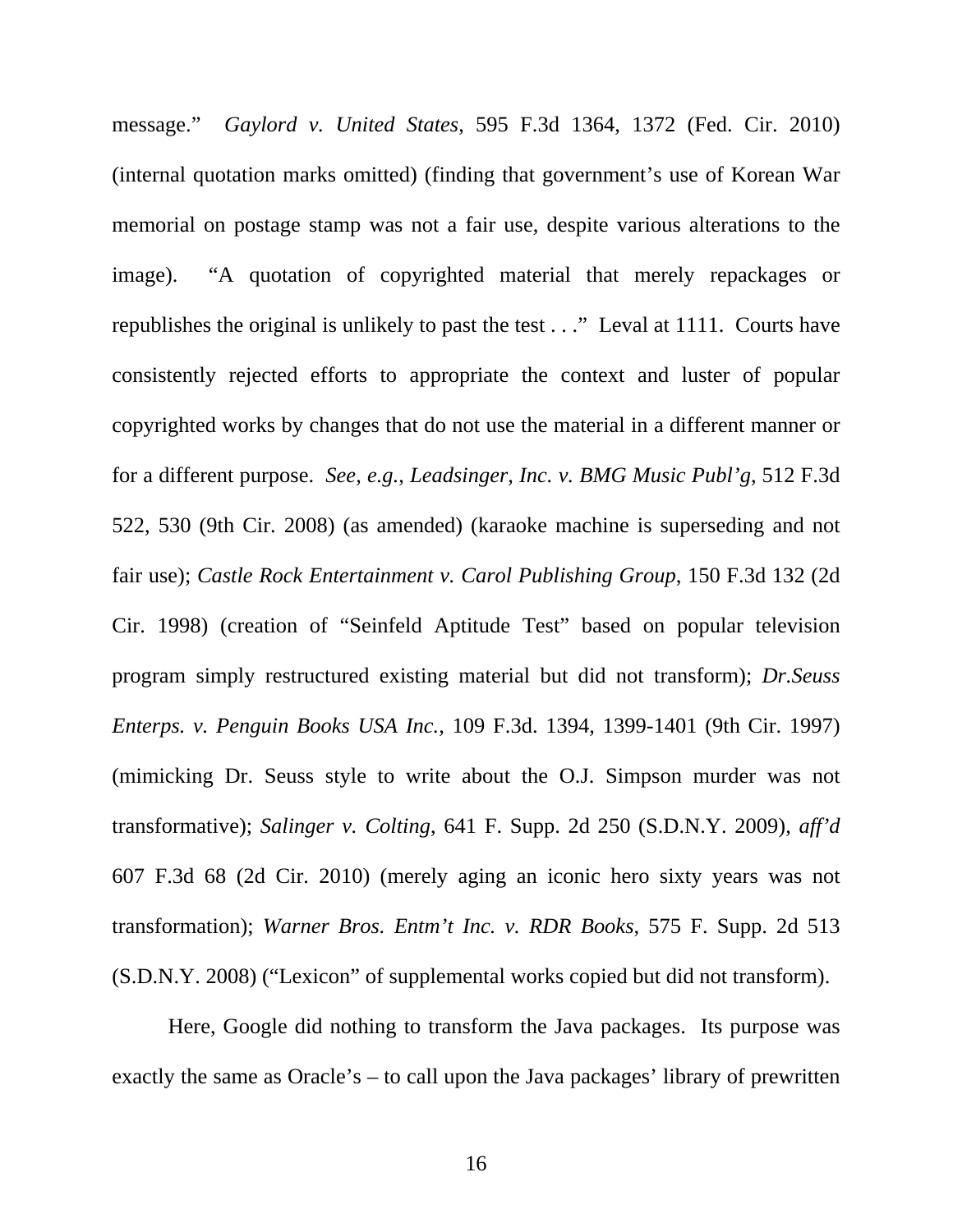source code – and to perform identical functions as in Java, using identical names and structure that were so familiar to Java application programmers. This is copying, and whether of television programming, literary style, or code, it is not a transformative use. *Wall Data, Inc. v. Los Angeles County Sherriff Dept.*, 447 F.2d 769 (9th Cir. 2006) (rejecting fair use where defendant created identical copies of software); *Triad Systems v. Southeastern Express Co.*, 64 F.3d 1330, 1337 (9th Cir. 1995) (rejecting fair use defense where defendant "is simply commandeering its customers' software and using it for the very purpose for which, and in precisely the same manner in which, it was designed to be used.").

It has never been a transformative use to copy someone's work verbatim and intersperse it with other material. *See Paramount Pictures Corp. v. Carol Pub'g. Group*, 11 F. Supp. 2d 329, 335 (S.D.N.Y. 1998) ("It simply cannot be the case that an illicit copying can be protected by being placed in the midst of segments that do not infringe."); *see also Penguin Books U.S.A., Inc. v. New Christian Church of Full Endeavor, Ltd.*, No. 96 Civ. 4126, 2000 WL 1028634, at \*18 (S.D.N.Y. Jul. 25, 2000) ("[J]uxtaposing text wedged between two non-infringing sections of the secondary work does not constitute fair use." (internal quotation marks omitted)). The fact that this case involves programming, not literature or motion pictures, does not change the analysis. Such a subterfuge does not shield the nature of Google's conduct. Google did not add anything new – it used Java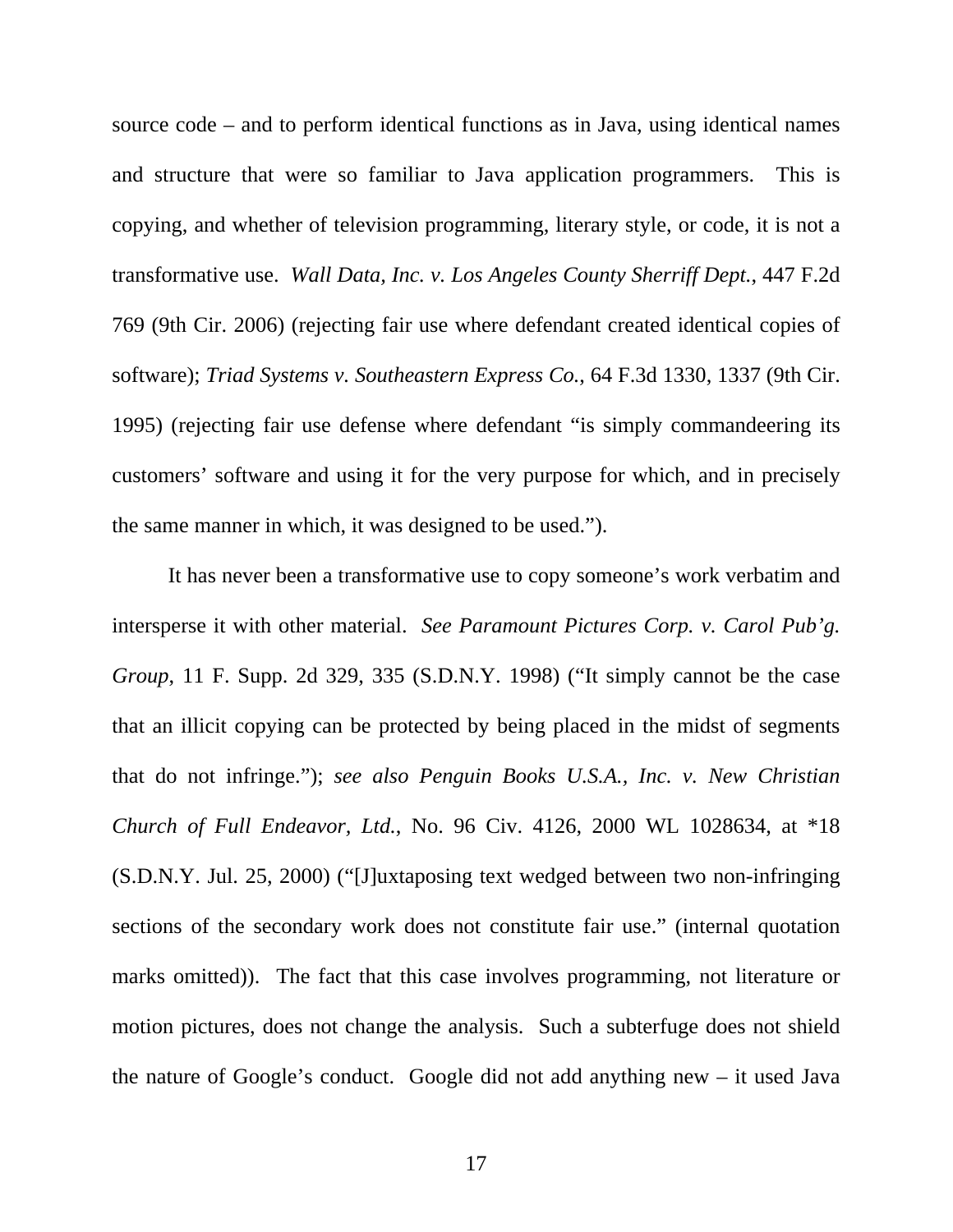norms as Java had, and its excuse, that the implementing code was paraphrased, does not make what it did transformative. Google simply incorporated its stolen expression into a competitive device, ignoring that Oracle was already in the mobile market with licenses to RIM, Nokia, and others. The only transformation here was a revenue shift, engineered by Google.<sup>11</sup> Accordingly, this factor favors Oracle.

## **B. The Second Fair Use Factor, Nature of the Copyrighted Work, Supports Oracle**

The second factor also favors Oracle because the Java packages were the product of substantial creative effort. *Rogers*, 960 F.2d at 304. This issue, too, is particularly important to *Amici*, given that their members' work is the product of substantial creative effort that is sometimes overlooked. Courts recognize that the temporal and financial investment involved in the creation of source code weighs against a finding of fair use. *Wall Data,* 447 F.2d at 780. The Java packages are creative works deserving of copyright protection. The court below recognized their creativity. Order at 37. The creation of the Java packages at issue involved far more than rote compilation of data, or the "thin" creativity involved in the selection and arrangement of information in compilations which the Supreme

 $\overline{a}$ 

 $11$  Even if Google's use were found to be transformative, which is unlikely, its use still may be unfair if the other factors weigh against it – as they undoubtedly do here. *Salinger*, 641 F. Supp. 2d 250; *RDR Books*, 575 F. Supp. 2d 513.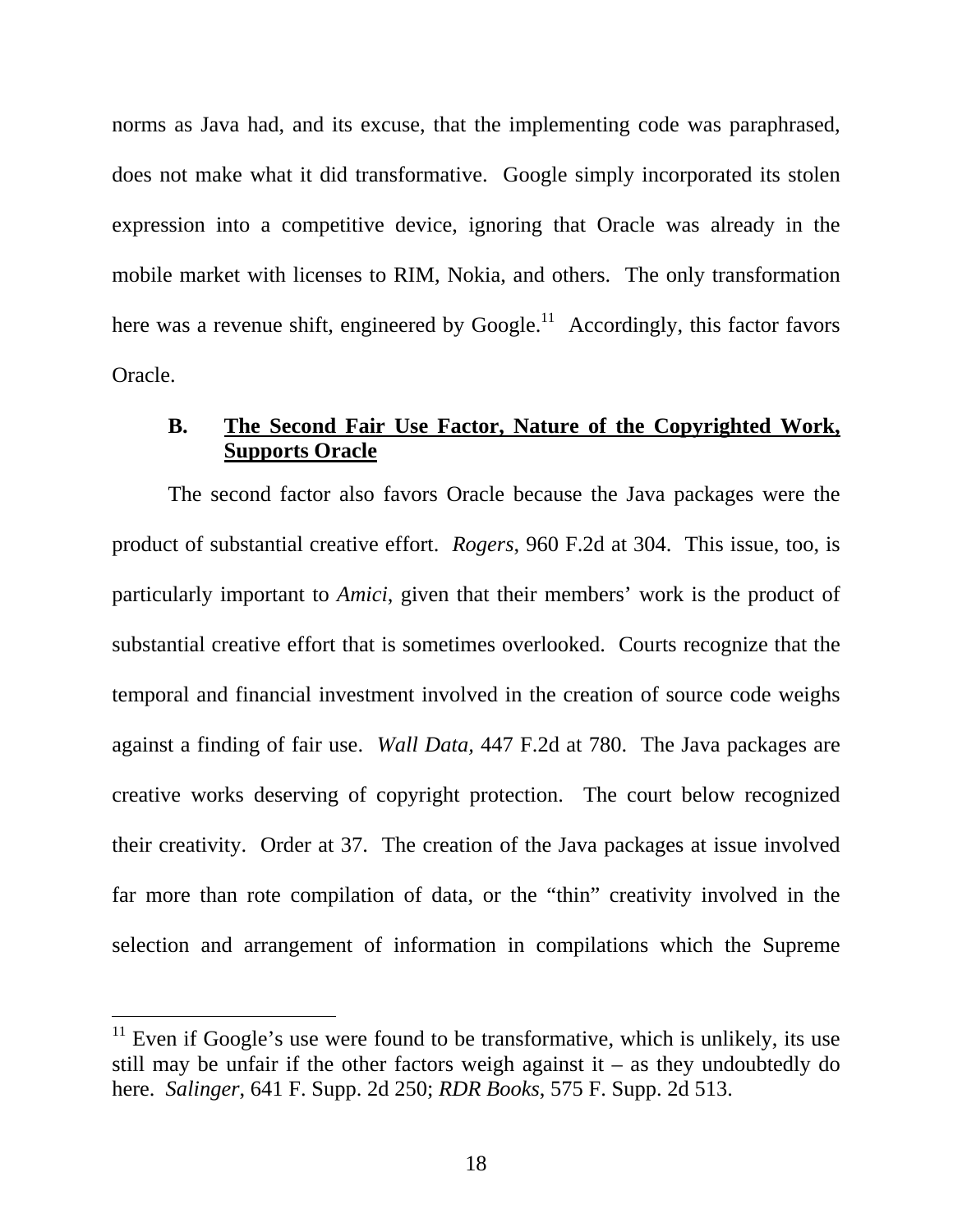Court held was nonetheless protected in *Feist Publications, Inc. v. Rural Telephone Services, Co*., 499 U.S. 340, 359 (1991). The Java packages are protectable because they are the product of expressive design choices by the developers who created them, not merely because they are the product of substantial investment of labor and resources.

As Reinhold, the Chief Architect of the Java Platform Group, explained in his testimony, a programmer may write a package that performs an identical function to another package, using very different forms of expression. For instance, Java's logging package for banking transactions performs exactly the same function as a competing package created by developers outside of Sun called "Log4J", but "They have different class names, different method names, different interfaces, and different relationships." A800-801 (RT 631:11-632:18). The form of the work is not dictated by its function, but is the product of expressive design choices by the developers.

Indeed, Reinhold testified that his work in designing the Java packages was "absolutely" creative because "there are so many choices to be made I wouldn't know how to start counting them." A796-97 (RT 627:22-628:1).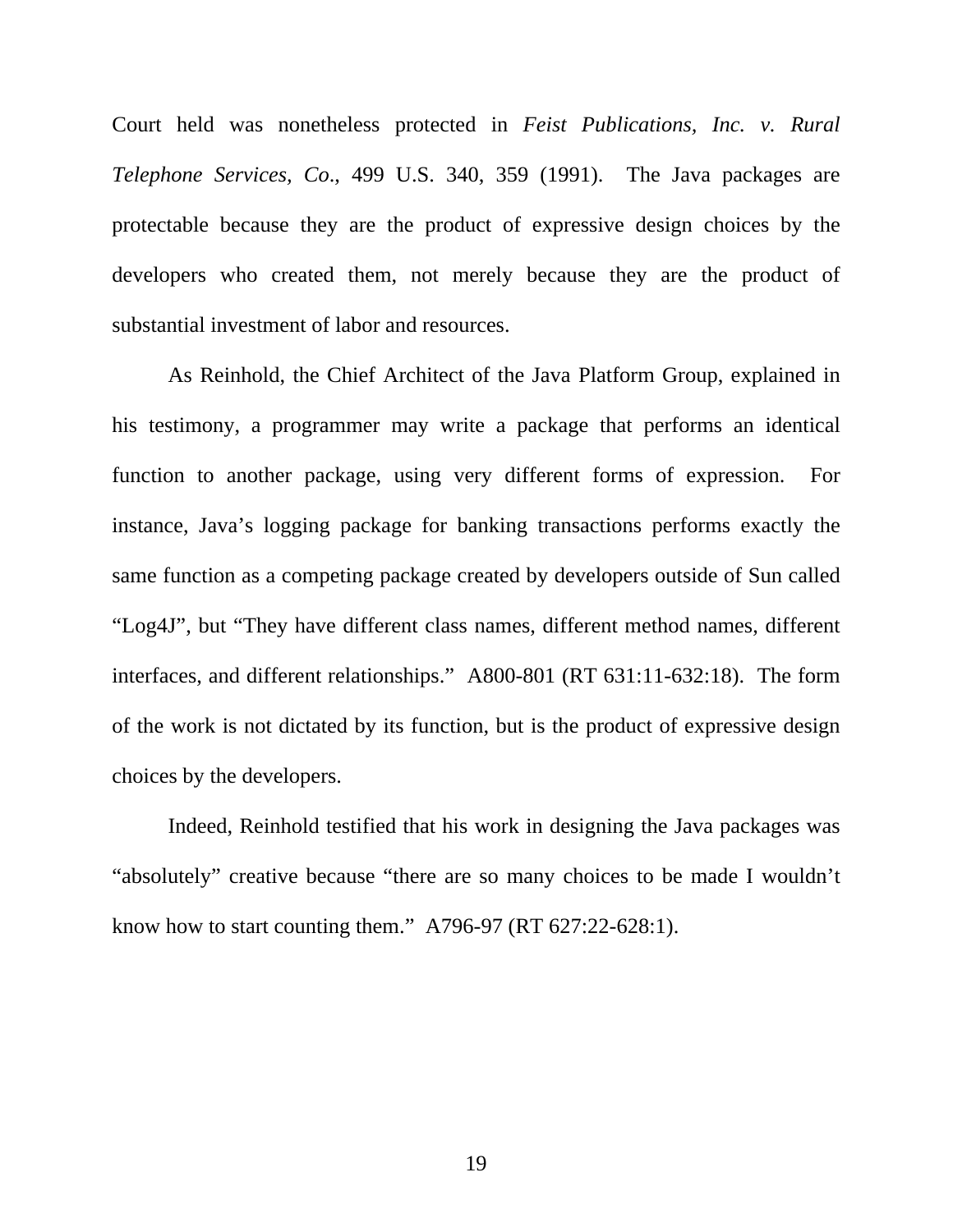But it's not just about the names. It's also about the structure. You know, how should classes be organized under other classes? How should interfaces be organized under other classes? How should interfaces be organized under other interfaces? How should classes and interfaces relate? Where should the methods be? What should the methods be named? What kinds of inputs do the methods take? What kind of outputs do the methods provide for the fields? How do with they relate? Is the value in a field a color, or is it just a number, or is it a string, or is it something else? So there are many, many design choices to be made.

A797-98 (RT 628:22-629:6). The work of Java "architects" like Reinhold more than meets the standard of original authorship required for copyright protection. *See Feist*, 499 U.S. at 345 (a work is "original" if it "possesses some minimal degree of creativity"; "The vast majority of works make the grade quite easily, as they possess some creative spark."); *Mattel, Inc. v. Goldberger Doll Mfg. Co.*, 365 F.3d 133, 135 (2d Cir. 2004) (Barbie faces held protectable); *Bucklew v. Hawkins, Ash, Baptie & Co.*, *LLP*, 329 F.3d 923 (7th Cir. 2003) (housing grant applicant forms); *Medallic Art Co. Ltd. V. Washington Mint, LLC*, 208 F.3d 203 (2d Cir. 2000) (three-dimensional reproductions of U.S. Treasury notes); *Key Publ'ns, Inc. v. Chinatown Today Publ'g Enters.*, 945 F.2d 509, 514 (2d Cir. 1991) (Chinese yellow pages held protectable); *CDN Inc. v. Kapes*, 197 F.3d 1256, 1257-58, 1260- 61 (9th Cir. 1999) (estimates of coin values); *Kregos v. Associated Press*, 937 F.2d 700, 702, 704 (2d Cir. 1991) (pitcher's statistics); *Kitchens of Sara Lee, Inc. v. Nifty Foods Corp.*, 266 F.2d 541, 545 (2d Cir. 1959) (cake box label); *Oriental Art*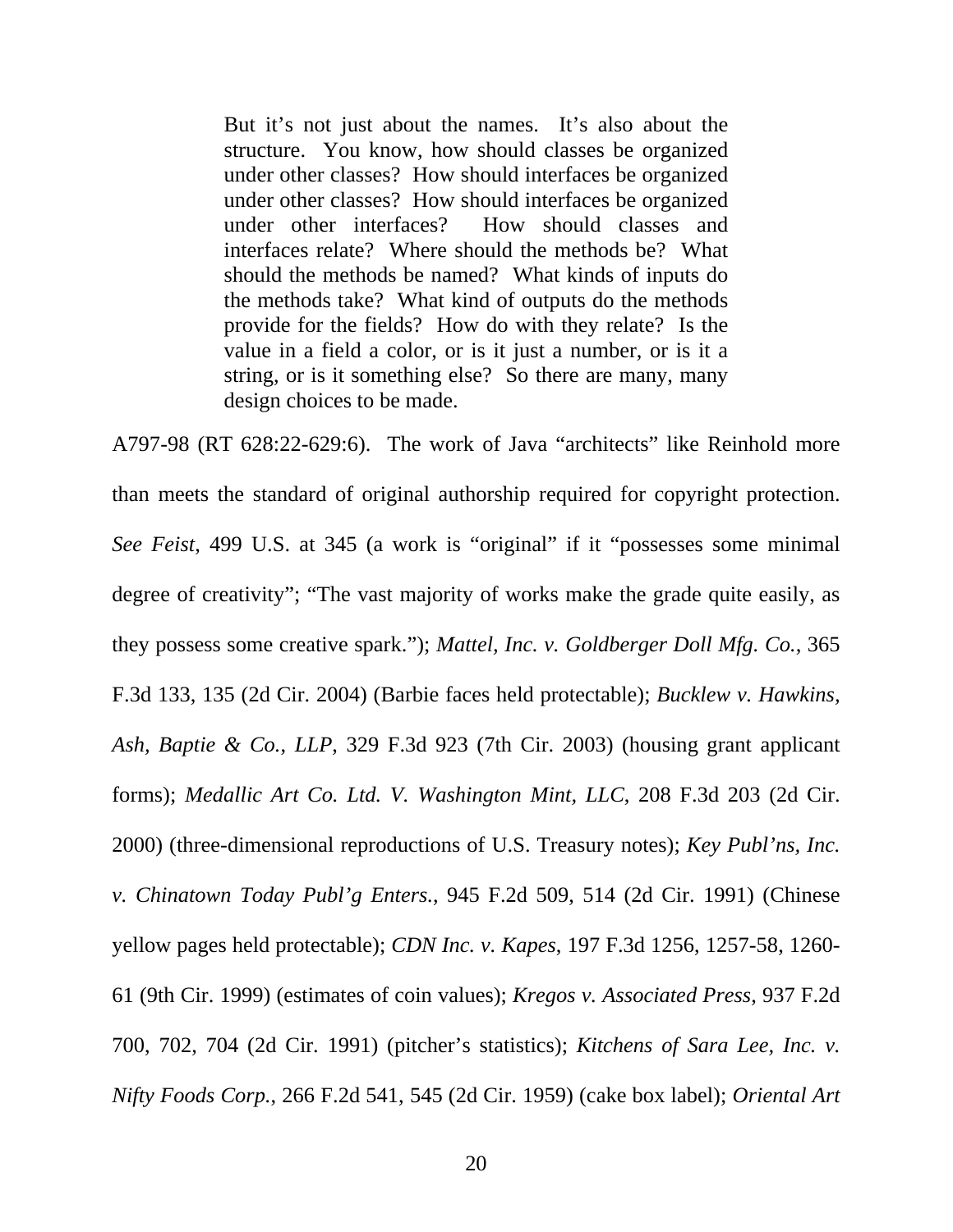*Printing, Inc. v. Goldstar Printing Corp.*, 175 F. Supp. 2d 542, 548 (S.D.N.Y. 2001) (Chinese menu); *Prestige Floral S.A. v. California Artificial Flower Co.*, 201 F. Supp. 287 (S.D.N.Y. 1962) (plastic flowers). The creative work that has been stolen here well exceeds the Copyright Act's minimal requirements.

The court below, although admitting that the Java packages were creative and original, Order at 37, mischaracterized the nature of the Java packages, treating them as purely functional. In essence, it confused the copyrightable source code instructing a computer how to perform a function with the method by which that function is performed. Order at 35. No one disagrees that Google was free to write its own implementing code to carry out the same functions as the Java packages, but Google cannot copy Oracle's particular creative *expressions* of those functions – embodied in the Java Packages – as a shortcut around creating its own original expressions of those functions. Accordingly, this factor favors Oracle.

#### **C. The Third Fair Use Factor, Amount and Substantiality of the Use, Supports Oracle**

The third factor considers the degree and centrality of the original copied in relation to the work's whole. Even copying a small amount from a work can be problematic and unfair if what is copied is the "heart of the work." *Harper & Row*, 471 U.S. at 565-566. In *Harper & Row*, the Nation had copied 300-400 words of the original work. They were "'the heart of the book,'" because "they qualitatively embodied Ford's distinctive expression." *Id*. at 564-65. The infringing work was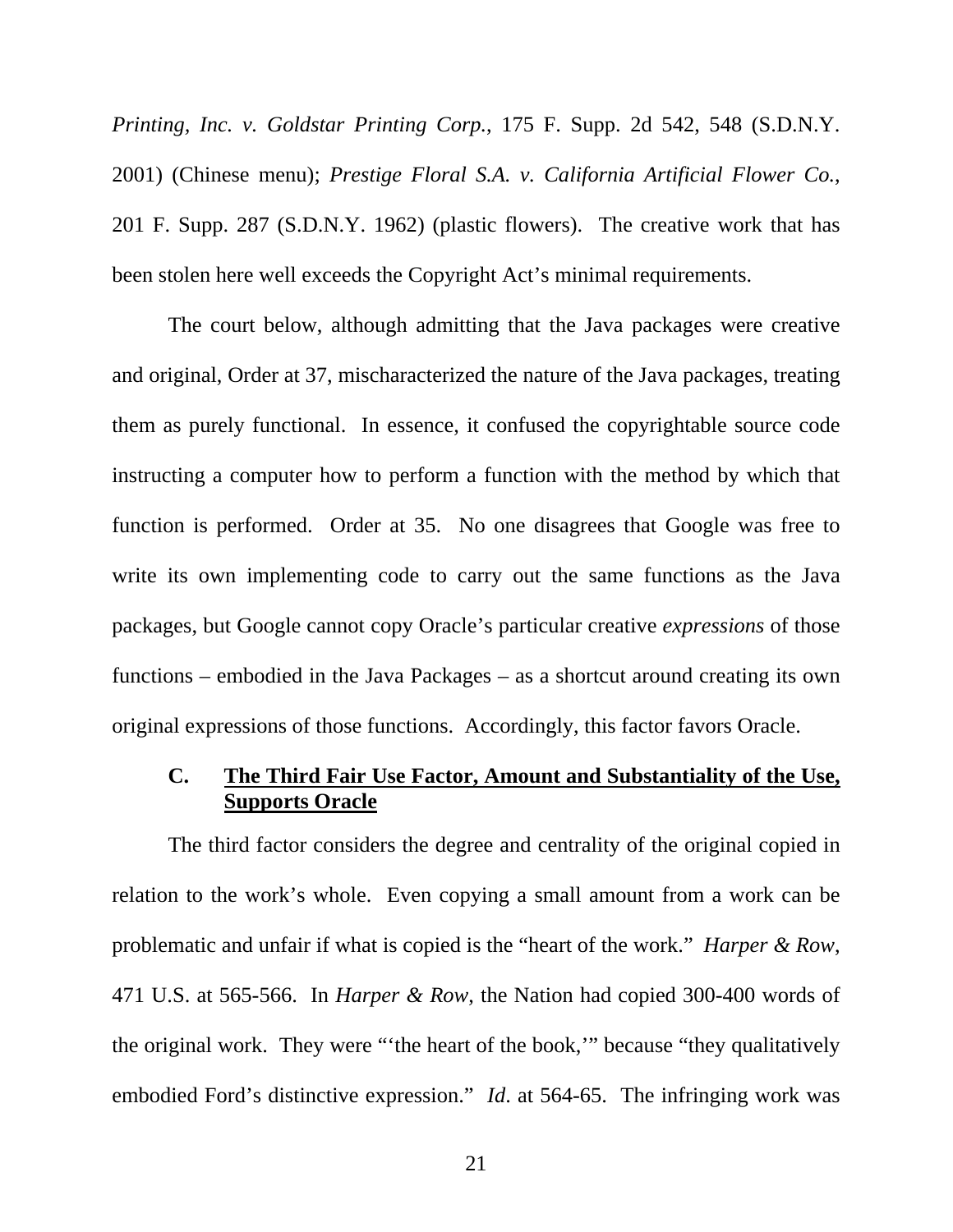"structured around the quoted excerpts which serve as its dramatic focal points." *Id.* at 566. The Court there held that this third factor did not support the infringer because the copying fragmented and devalued the original work by appropriating its focal points. *Id.* at 566.

Google's copying here was far more extensive than that of The Nation in *Harper & Row.* Here, the copying is even more destructive because Google went even further. It appropriated 7,000 lines of source code that "embodied" Oracle's "distinctive expression," when it copied the declaring code, so familiar to programmers, and the heart of what the programming community sought. Google not only copied the structural norms or rules; it copied *verbatim* Java's expression of this structure. Having taken the heart, it transplanted the entire circulatory system.

The fact is, as Oracle explained in its opening brief, "Google cherry-picked 'the good stuff from Java,'" — "the 37 packages that it 'believed Java [programmers] would want to find . . . in the new Android system callable by the same names as used in Java." Oracle Br. 20–21 (citing A5874, A135). And, once the declaring code had been copied (what Google took), the process of writing the different implementing code was trivial.

Google cannot defend itself by claiming that the 7,000 lines of code comprised a relatively small amount compared with the whole. The effect of what

22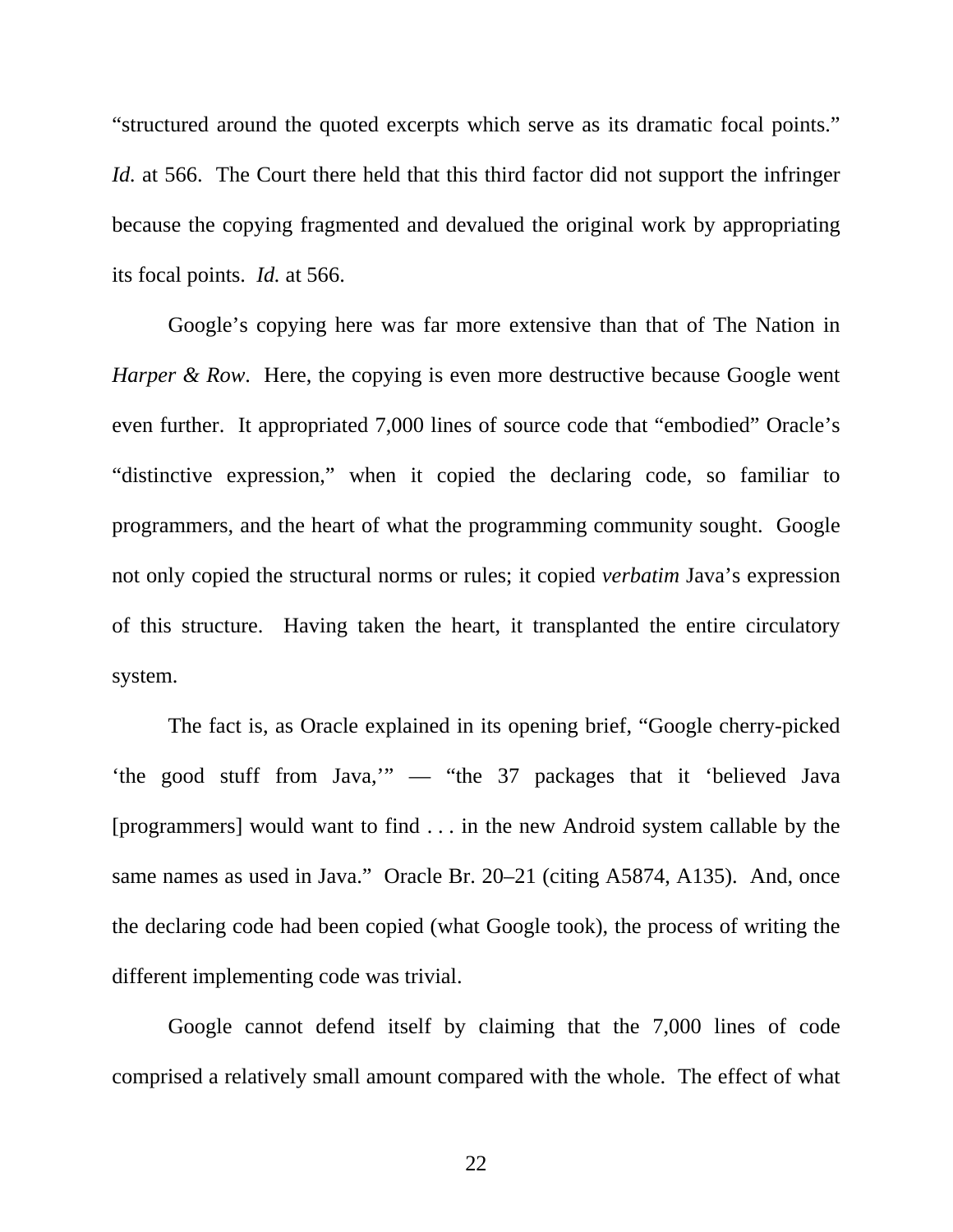was taken permeated the entire program. Moreover, an infringer cannot defend its taking by pointing to the volume that it did not copy. As Judge Hand wrote so eloquently long ago, "no plagiarist can excuse the wrong by showing how much of the work he did not pirate." *Sheldon v. Metro-Goldwyn Pictures Corp.*, 81 F.2d 49, 56 (2d Cir. 1936). Accordingly, this factor, as well, favors Oracle.

## **D. The Fourth Fair Use Factor, Effect On The Market, Supports Oracle**

The fourth fair use factor also favors Oracle. This factor recognizes that our intellectual property laws protect copyright owners whose grant allows them to exploit their exclusive rights under Section 106 of the Copyright Act. The fourth factor expresses the philosophy that even in a free enterprise economy, the market for the exploitation of a copyrighted work is a legitimate element of the copyright holder's bundle of exclusive rights. *Amici* depend on that right which allows them to enrich the public by creating new work.

In analyzing this factor the court considers (1) the harm to the market for the original work, (2) the harm to the market for derivative works, and (3) harm to the copyright owner, if the challenged use were to become widespread. *Gaylord*, 595 F.3d at 1375. "One need only show that if the challenged use 'should become widespread, it would adversely affect the *potential* market for the copyrighted work.'" *Harper & Row*, 471 U.S. at 568; *Twin Peaks Prods., Inc. v. Publ's Int'l, Ltd*., 996 F.2d 1366, 1377 (2d Cir. 1993) (court must consider market for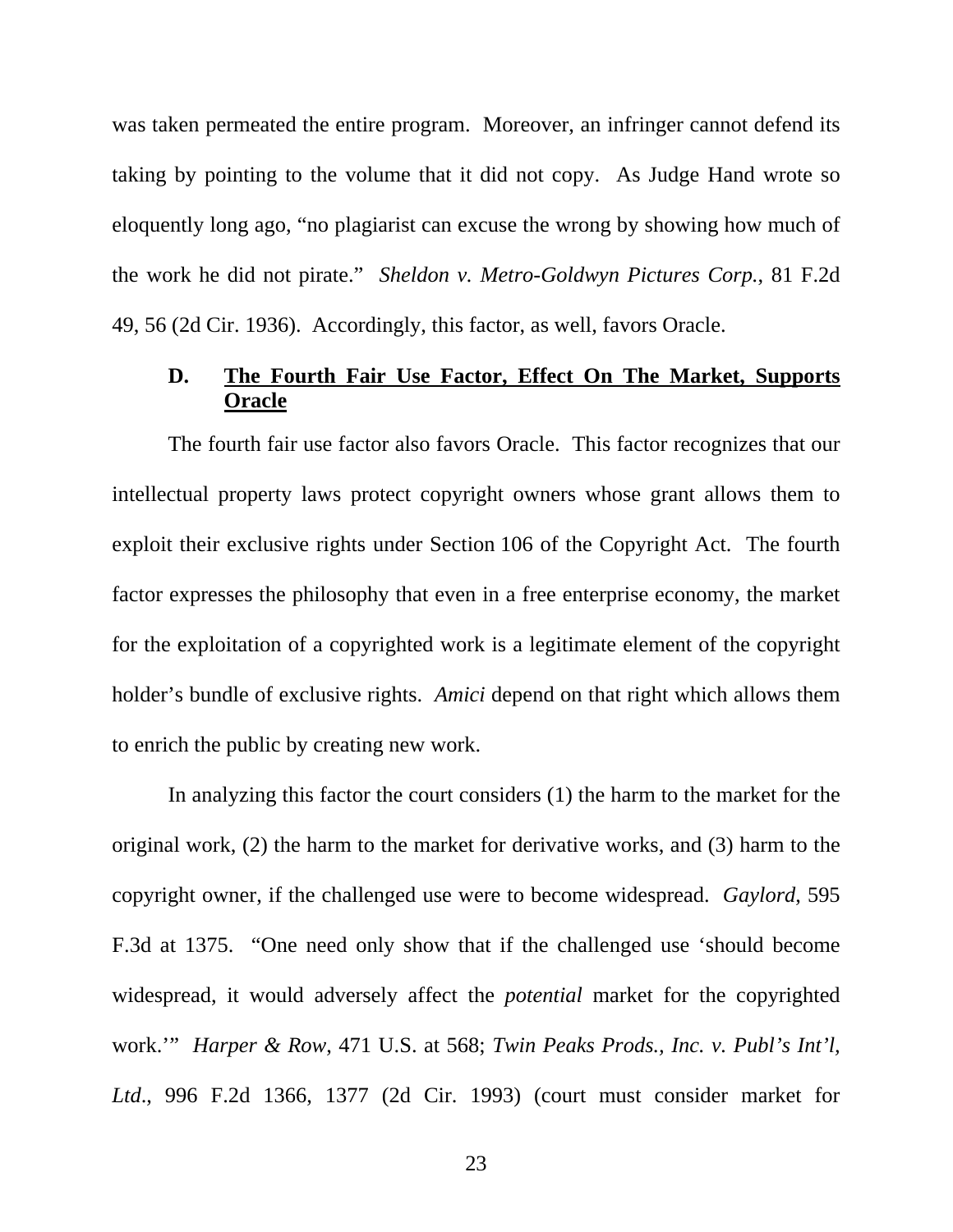derivative works); s*ee Iowa State University Research Foundation, Inc. v. American Broadcasting Cos.*, 621 F.2d 57 (2d Cir. 1980); 3 Nimmer Para. 13 05 [B] at 13-77 – 13-78 ("if the defendant's worth adversely affects any of the rights in the copyrighted work . . . the use is not fair.").

*Harper & Row* emphasized that right, noting that "a fair use doctrine that permits extensive prepublication quotations from an unreleased manuscript without the copyright owner's consent poses substantial potential for damage to the marketability of first serialization rights in general." Similarly, a fair use doctrine that allows the appropriation of protected expression in the name of enhancing a competitor's economic standing poses the same danger. To the extent that Android here superseded the original work and its derivatives, it has destroyed Oracle's market.

All three types of harm are present here, and if allowed legitimacy, they present a risk to all copyright owners. First, when Google copied the Java packages and released Android as a free platform, it stalled Oracle's derivative smartphone market. When a party is "undisputedly in the business of selling [the work] and they have done so in the past" it "unequivocally demonstrates a market for [the work]." *Monge v. Maya*, 688 F.3d 1164, 1181 (9th Cir. 2012). When Google gave away the work for free, "the demand for the work in the actual market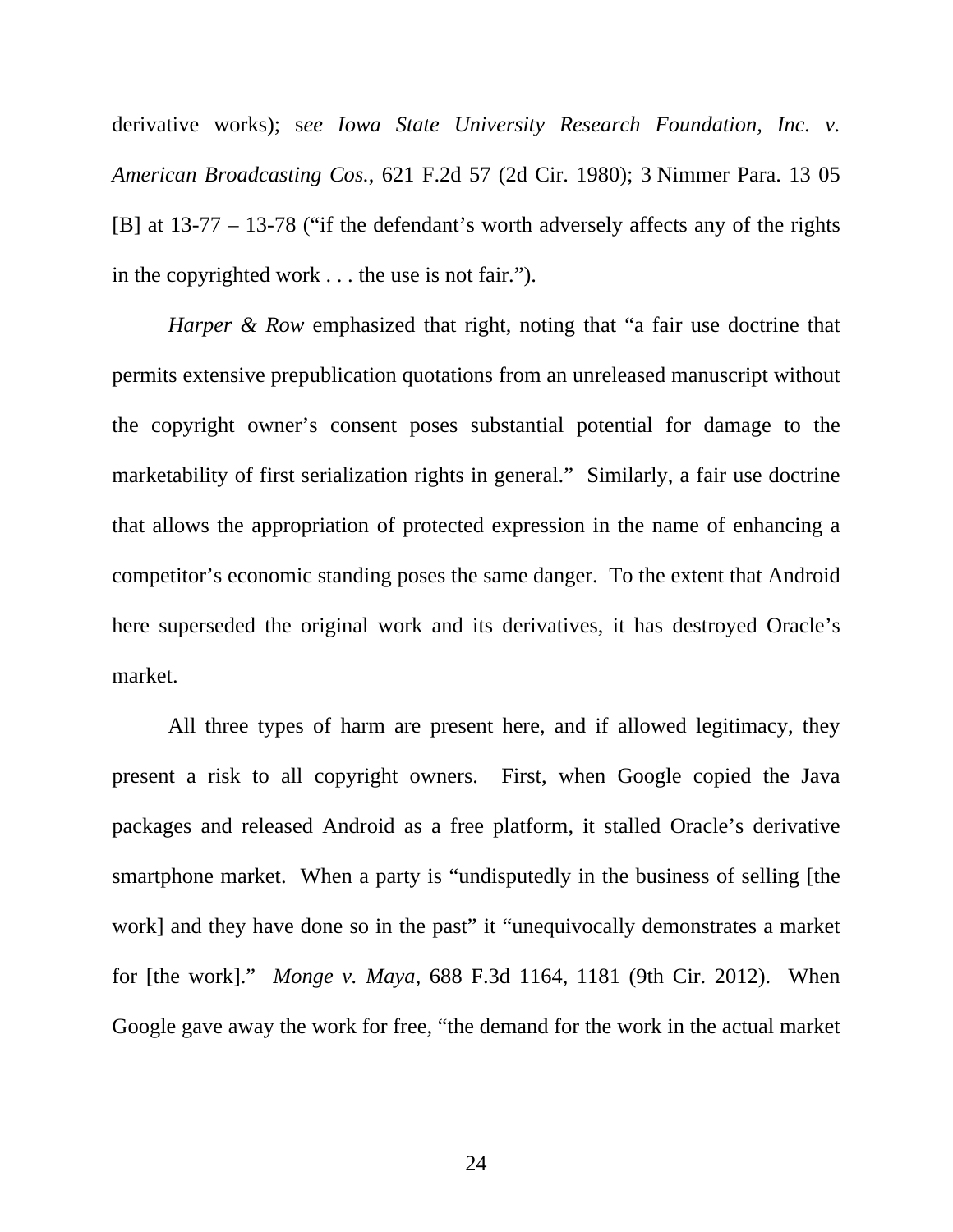. . . drop[ped] significantly." *Id*. at 1181-1182. To quote Oracle's president, "It's pretty hard to compete with free." Oracle Br. 77 (quoting A22,498).

Second, Google's release of Android for free eviscerated Oracle's ability to derive revenue from the smartphone market by licensing a mobile version of Java. By copying the Java packages, Google was able to provide an environment already familiar to programmers  $-$  i.e., the Java environment  $-$  without licensing fees. This harm to the market is actionable. *Twin Peaks Prods.*, 996 F.2d at 1377 (rejecting fair use defense where book about plaintiff's television series may interfere with primary market for television series and "almost certainly interferes with legitimate markets for derivative works."); *RDR Books*, 575 F. Supp. 2d at 540 (affirmed defendant's guide to Harry Potter books harmed market for derivative works).

As for the third element, Oracle invested significant time and resources to develop Java. It has tried to recoup that investment through its licensing scheme, as Section 106 of the Copyright Act endorses. If Google's copying is blessed by this Court, continued copying will be permitted to further undermine Oracle's licensing program. Android, undeniably a market leader, has harmed Oracle's valuable market for "derivative works" based on the copyrighted work, a cognizable harm recognized in case after case. Google wanted to compete in the smartphone market and took steps to position itself to do so, by copying Oracle's

25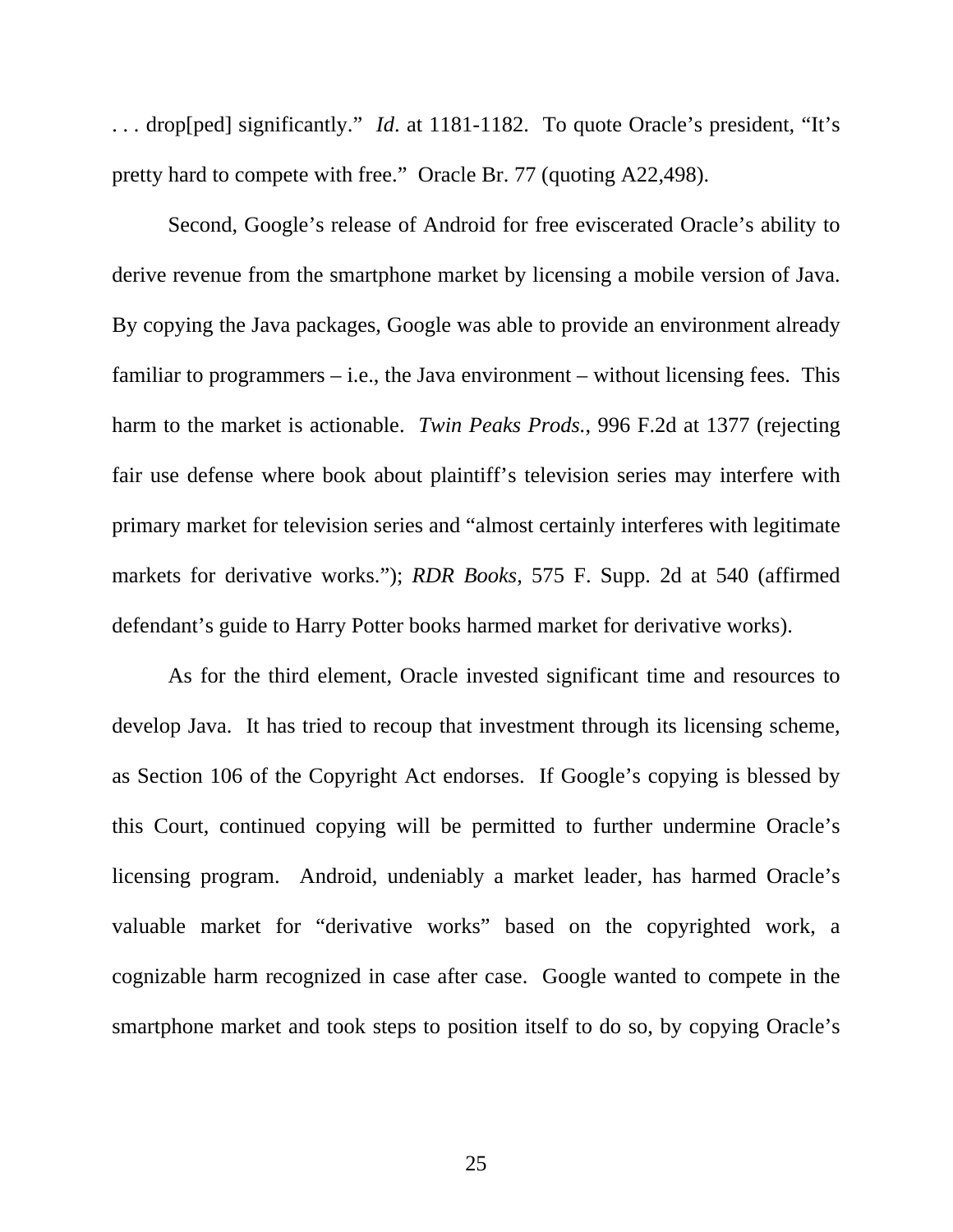expression. Google's appropriation here goes to the very heart of the statutory grant and is entirely unfair.

Of prime importance to Google when it targeted Java was the ability to take advantage of the coalesced community of programmers that had formed around the Java and the stolen intellectual property. But a copyist's business goals have never merited a fair use defense. While Google describes this as "fostering innovation" by creating a new platform, this innovation primarily benefited Google's competitive interests and pales besides Oracle's original innovation. Google's appropriation of Oracle's protected, creative work converts fair use from an exception for legitimate second uses into a free-for-all contest with no rules. There is nothing fair about it.

While Google may contend that its policies will not have a negative impact on the market for the works it appropriates, if this Court were to permit unfettered use of such works, without permission, by companies like Google, or indeed anyone else who decides to use a work without permission or paying to take a license, it would assuredly threaten harm to all creators, including not only Oracle but also *Amici*'s members, who depend on licensing revenue to support their ongoing creative endeavors.

The most pernicious aspect of Google's conduct is not simply its taking and commercial exploitation of Oracle's property – it is the fragmenting of Oracle's

26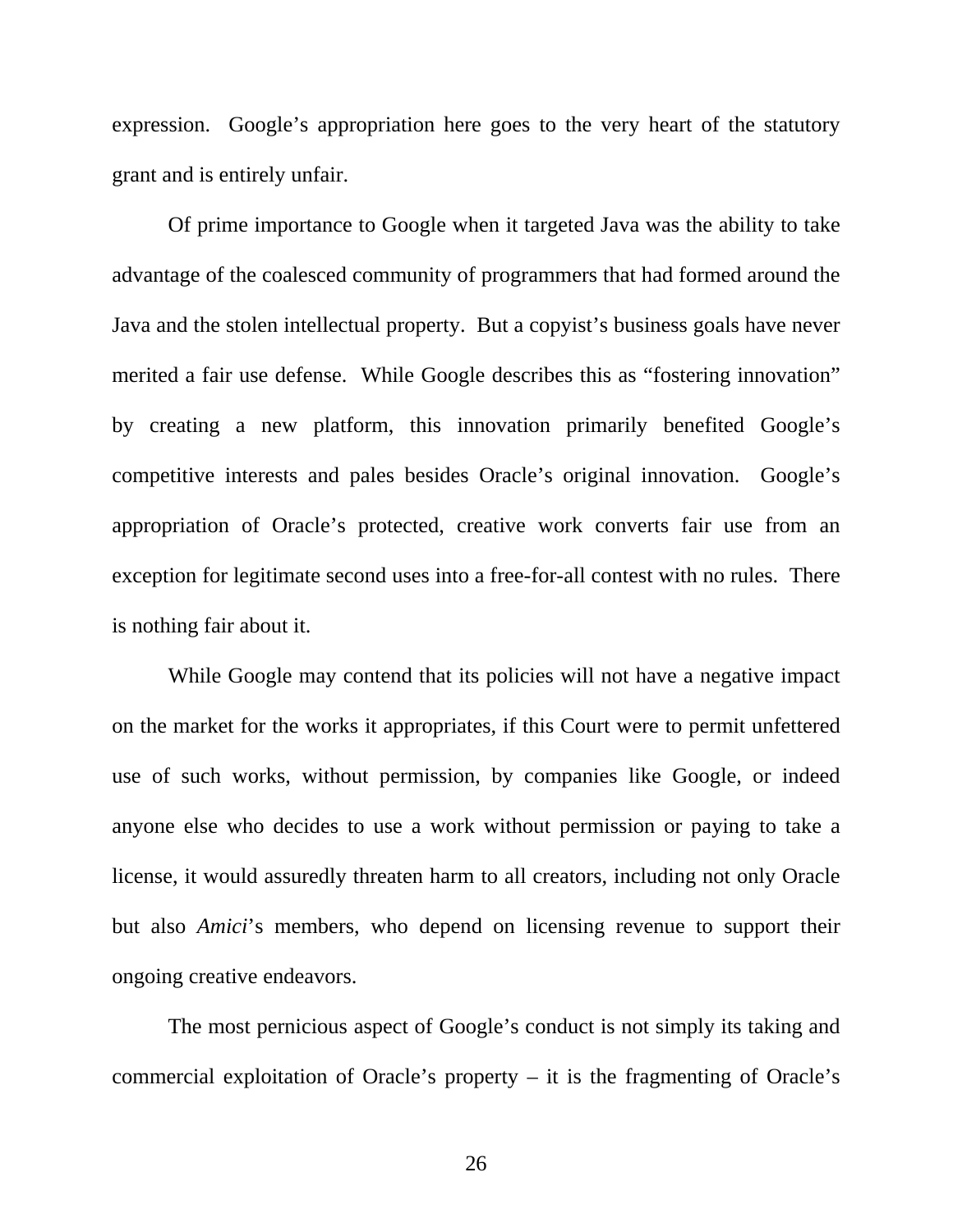market and damage to its unique "write once, run anywhere" principle. That impact goes well beyond Android and is fundamental to Oracle's entire business. Far from fostering interoperability, or contributing to enhanced interoperability, Google's conduct reveals an economically selfish business model that "talks the talk" and stops there. Despite its taking of Java, incredibly, Google created a platform that is not compatible or interoperable with Java, fragmenting Oracle's market and mocking its well-known philosophy.

#### **II. CONCLUSION**

Copyright law is intended to provide incentives to the copyright holder to enhance the public good to promote the "Progress of Science and the Useful Arts". *Sony Corp. of America v. Universal City Studios, Inc.*, 464 U.S. 417, 429 (1984); U.S. Const., Article I, Sec. 8, Cl. 8. For Google's copying to be fair use would be a perversion of the fair use doctrine and undermine the constitutionally based incentive. There is nothing "fair" about appropriating the copyrighted works of others to leapfrog the effort necessary to create one's own code and develop one's own community of programmers. There is nothing "fair" about confusing protectable expression with structural norms that all may use. And there is nothing "fair" about doing this in a way that "weakens the ecosystem," as Google itself stated to Alibaba, to protect its own interests.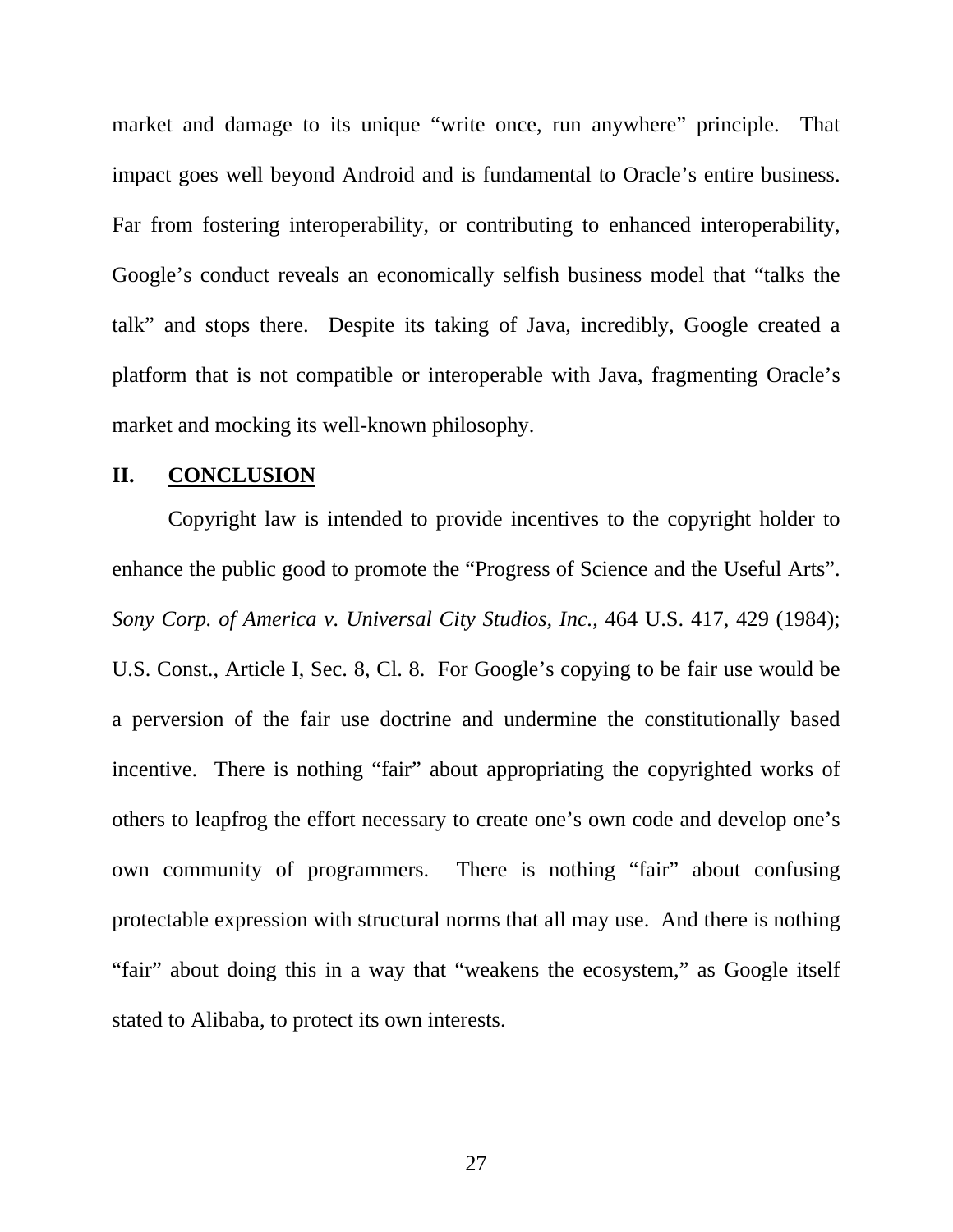Copyright law protects creators and benefits the public by the incentives it provides. Sweeping away those incentives will not only undercut the ability of creators like *Amici* to enjoy the benefit of their own works and create more, but will also harm the public at large which is enriched by those works. This Court should rule as a matter of law that the fair use defense does not apply here.

DATED: February 19, 2013 Respectfully submitted,

s/ William A. Rudy William A. Rudy LATHROP & GAGE LLP 2345 Grand Blvd., Suite 2200 Kansas City, MO 64108 Telephone: (816) 292-2000 Facsimile: (310) 292-2001

Counsel for *Amici Curiae* PICTURE ARCHIVE COUNCIL OF AMERICA, INC. and GRAPHIC ARTISTS GUILD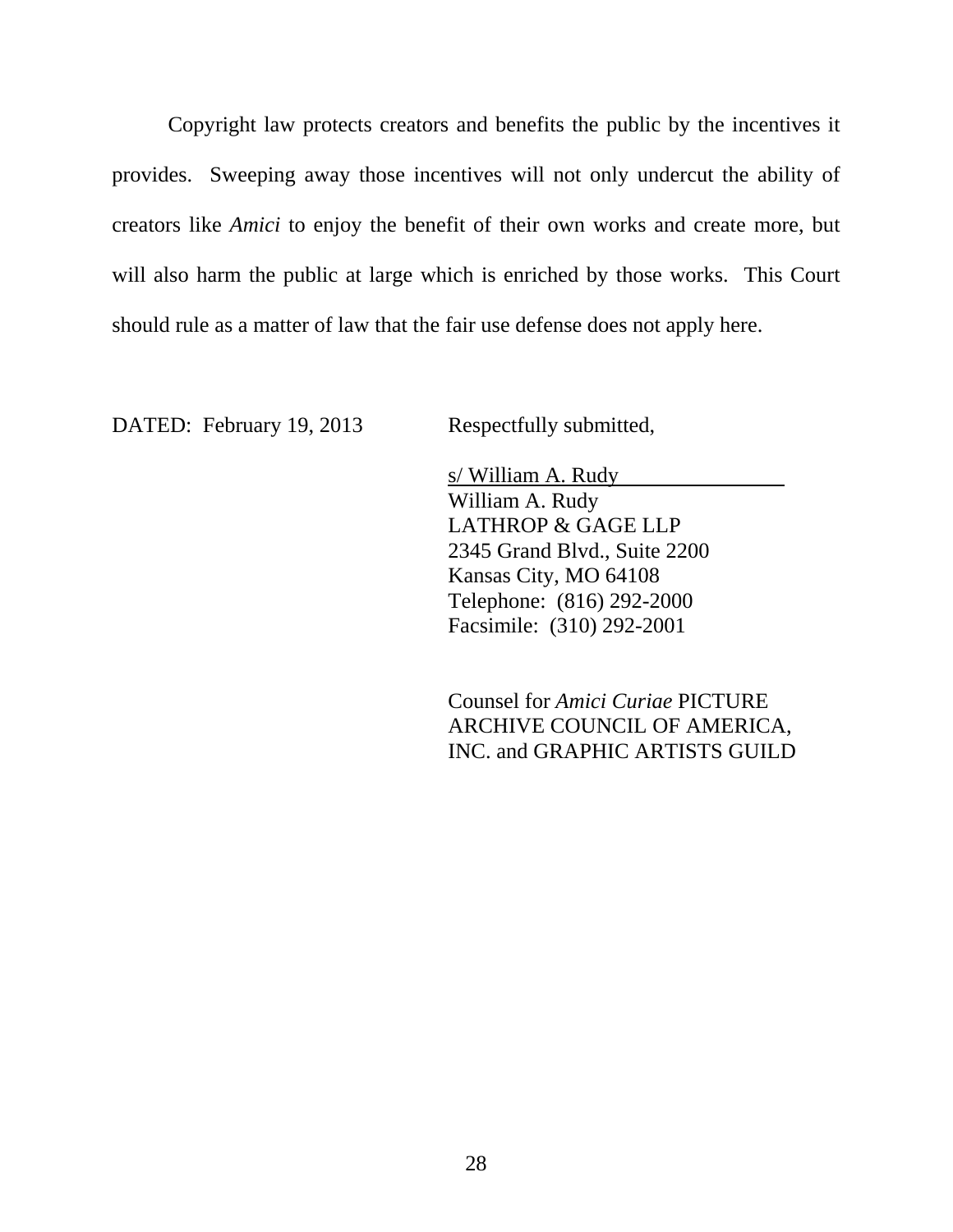### **CERTIFICATE OF SERVICE**

I hereby certify that on February 19, 2013, I caused the foregoing Brief of *Amici Curiae* Picture Archive Council of America, Inc. and the Graphic Artists Guild to be electronically filed with the Clerk of the Court using CM/ECF, which will automatically send email notification of such filing to the following counsel of record:

Christa M. Anderson Robert A. Van Nest Steven Hirsch Michael Kwun Dan Jackson KEKER & VAN NEST, LLP 633 Battery Street San Francisco, CA 94111

Dorian E. Daley Deborah K. Miller Matthew Sarboraria Andrew C. Temkin ORACLE AMERICA, INC. 500 Oracle Parkway Redwood Shores, CA 94065

Annette L. Hurst Gabriel M. Ramsey Elizabeth C. McBride ORRICK, HERRINGTON & SUTCLIFFE LLP 405 Howard Street San Francisco, CA 94105-2669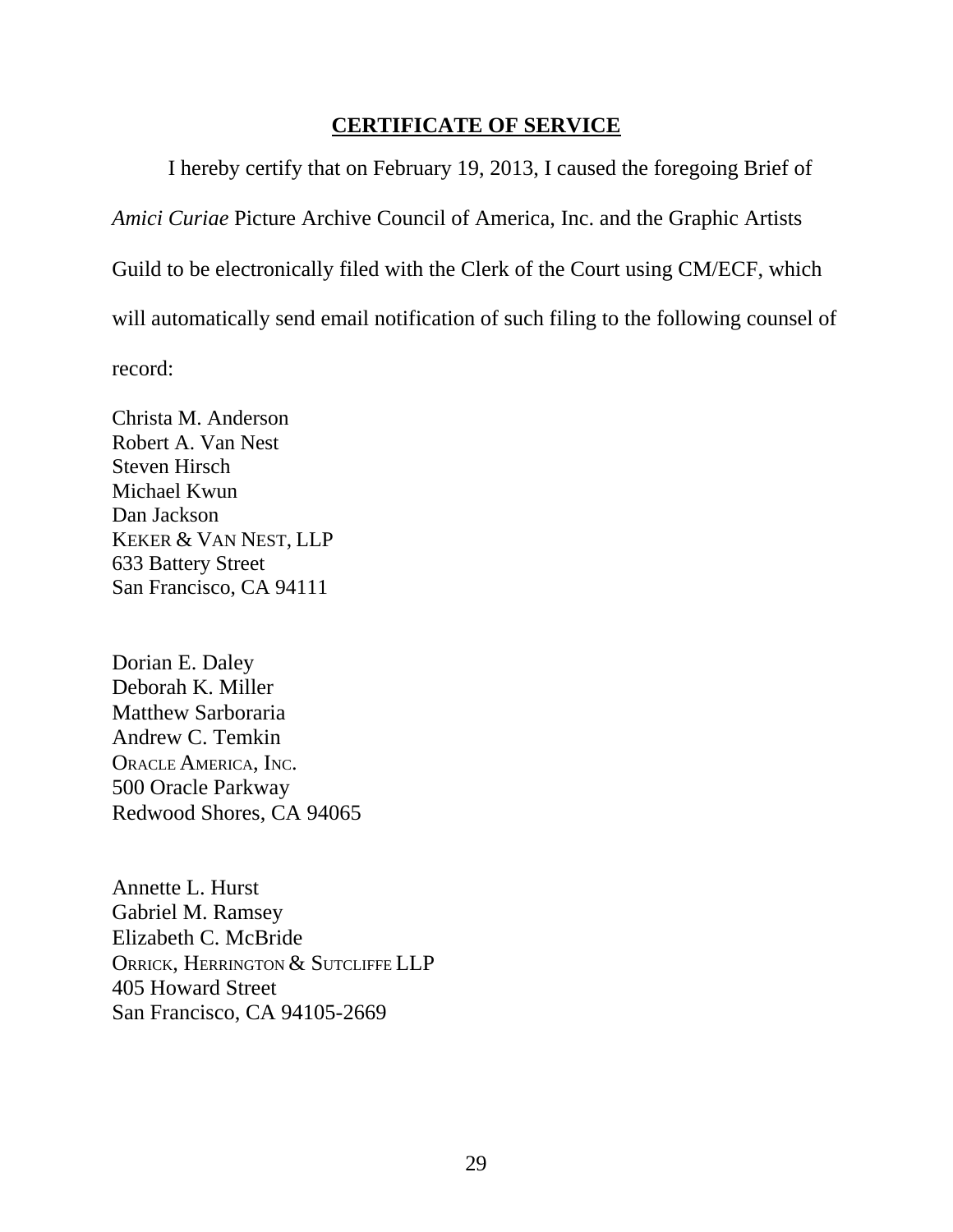E. Joshua Rosenkranz Mark S. Davies Andrew D. Silverman Kelly M. Daley ORRICK, HERRINGTON & SUTCLIFFE LLP 51 West 52nd Street New York, NY 10019 (212) 506-5000

Dale M. Cendali Diana M. Torres Sean B. Fernandes Joshua L. Simmons KIRKLAND & ELLIS LLP 601 Lexington Avenue New York, NY 10022

DATED: February 19, 2013 Respectfully submitted,

s/ William A. Rudy William A. Rudy LATHROP & GAGE LLP 2345 Grand Blvd., Suite 2200 Kansas City, MO 64108 Telephone: (816) 292-2000 Facsimile: (310) 292-2001

Counsel for *Amici Curiae* PICTURE ARCHIVE COUNCIL OF AMERICA, INC. and GRAPHIC ARTISTS GUILD